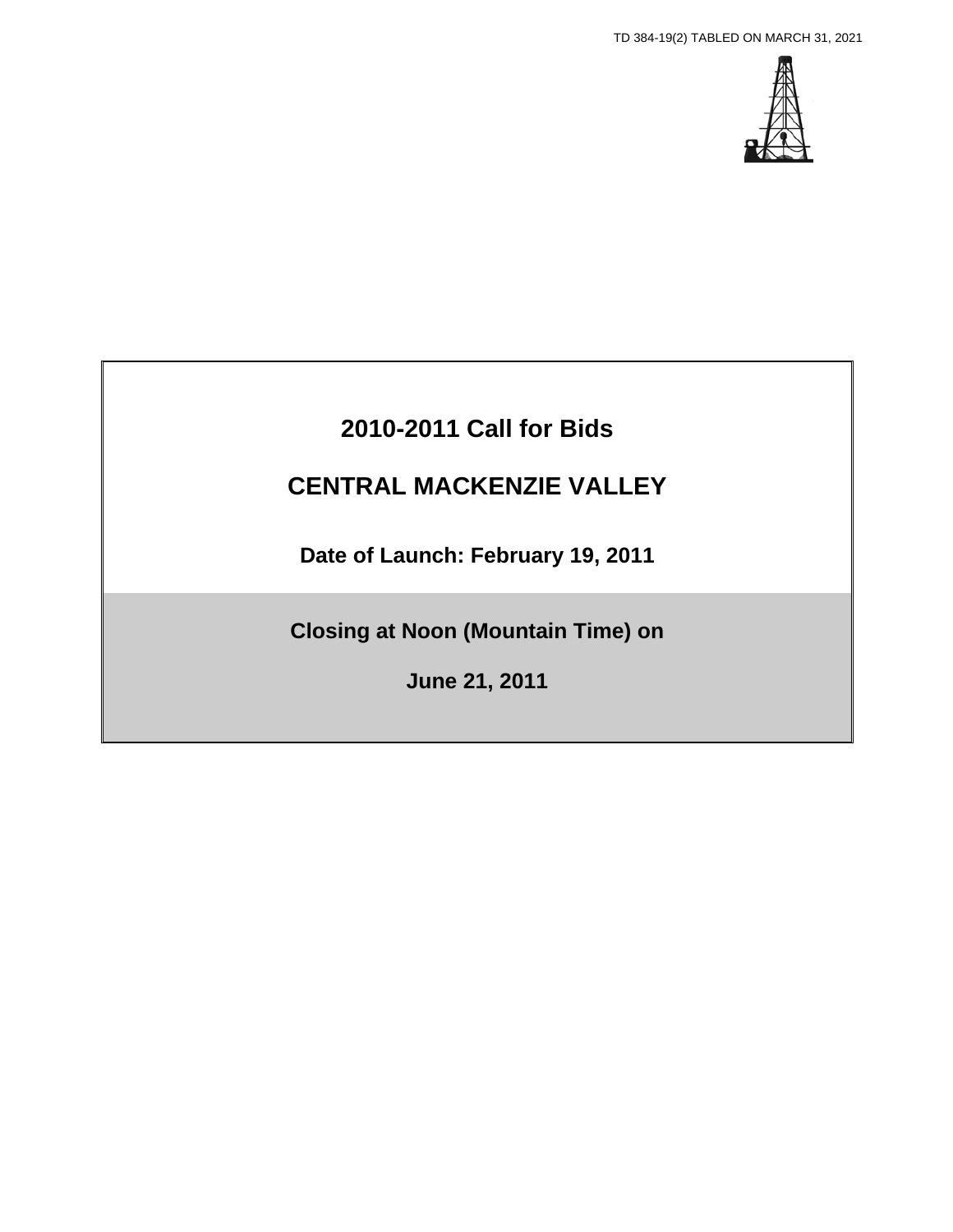

# 2010-2011 Call for Bids **CENTRAL MACKENZIE VALLEY**

# **TABLE OF CONTENTS**

| 1.  |                                                                  |  |
|-----|------------------------------------------------------------------|--|
| 2.  |                                                                  |  |
| 3.  |                                                                  |  |
| 4.  |                                                                  |  |
| 5.  |                                                                  |  |
| 6.  |                                                                  |  |
| 7.  |                                                                  |  |
| 8.  |                                                                  |  |
| 9.  |                                                                  |  |
| 10. |                                                                  |  |
|     |                                                                  |  |
| 11. |                                                                  |  |
| 12. |                                                                  |  |
| 13. |                                                                  |  |
|     |                                                                  |  |
|     | (b)<br>(c)                                                       |  |
| 14. |                                                                  |  |
| 15. |                                                                  |  |
| 16. | Environmental Studies Research Fund (ESRF) Levies 13             |  |
| 17. |                                                                  |  |
|     | (a)                                                              |  |
|     | (b)                                                              |  |
|     | <b>Northern Benefits Requirements Associated with New</b><br>(c) |  |
|     |                                                                  |  |
|     | <b>Gwich'in Settlement Region.</b>                               |  |
|     |                                                                  |  |
|     | <b>Annexes:</b>                                                  |  |
|     |                                                                  |  |
|     |                                                                  |  |
|     |                                                                  |  |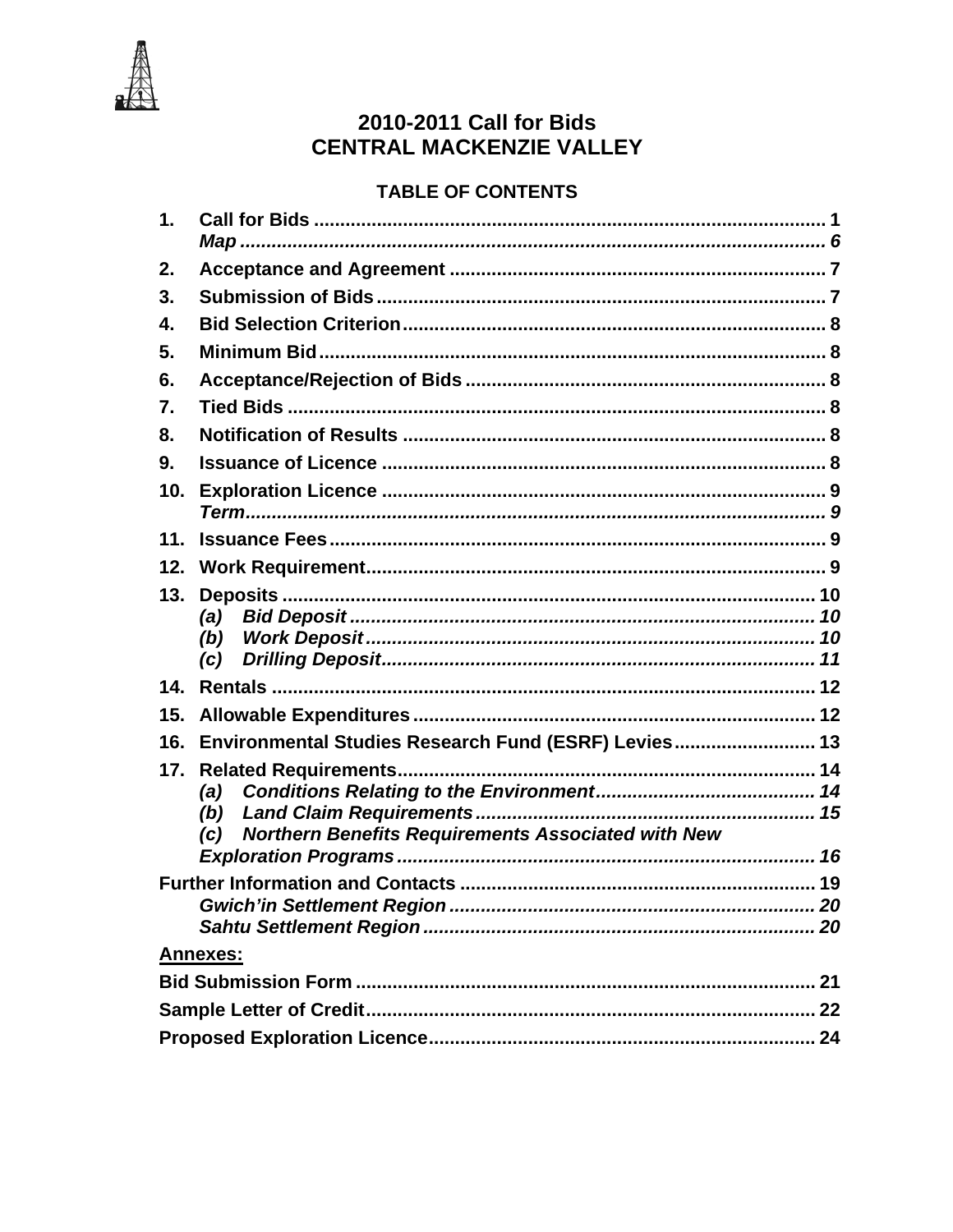

# **2010-2011 Call for Bids CENTRAL MACKENZIE VALLEY Terms and Conditions**

#### **Date of Launch: February 19, 2011 Closing at Noon (Mountain Time) on June 21, 2011**

The management of oil and gas resources north of latitude 60°N offshore, in the Northwest Territories and Nunavut is a federal responsibility. This responsibility is carried out by the Northern Oil and Gas Branch of the Department of Indian Affairs and Northern Development.

# **1. Call for Bids**

The Minister of Indian Affairs and Northern Development hereby calls for the submission of bids for Exploration Licences in respect of 11 parcels comprising the following lands located in the area of the Central Mackenzie Valley:

| <b>Parcel CMV2011-01</b> |                                 |                                                   |  |  |
|--------------------------|---------------------------------|---------------------------------------------------|--|--|
|                          | (82,643 hectares, more or less) | <b>Issuance Fee: \$2,250.00</b>                   |  |  |
| Latitude                 | Longitude                       | <b>Section</b>                                    |  |  |
| $64^{\circ}$ 10' N       | $124^{\circ}$ 15' W             | 068-070, 078-080                                  |  |  |
| $64^{\circ}$ 10' N       | 124° 30' W                      | 008-010                                           |  |  |
| $64^{\circ}$ 20' N       | 124° 15' W                      | 061-065, 071-075                                  |  |  |
| $64^{\circ}$ 20' N       | $124^{\circ}$ 30' W             | 001-010, 012-020, 022-030, 034-040, 044-050, 054- |  |  |
|                          |                                 | 060, 064-070, 076-080                             |  |  |
| $64^{\circ}$ 20' N       | 124° 45' W                      | 006-010, 020, 030, 040, 050                       |  |  |
| $64^{\circ}$ 30' N       | 124 $^{\circ}$ 30' W            | 001-080                                           |  |  |
| $64^{\circ}$ 30' N       | $124^{\circ}$ 45' W             | 001-008, 011-018, 021-029, 031-050, 052-060, 062- |  |  |
|                          |                                 | 070, 072-080                                      |  |  |
| $64^{\circ}$ 30' N       | $125^{\circ}$ 00' W             | 002-010, 014-020, 024-030, 034-040, 044-050, 056- |  |  |
|                          |                                 | 060, 066-070, 076-080                             |  |  |
| $64^{\circ}$ 30' N       | 125° 15' W                      | 008-009                                           |  |  |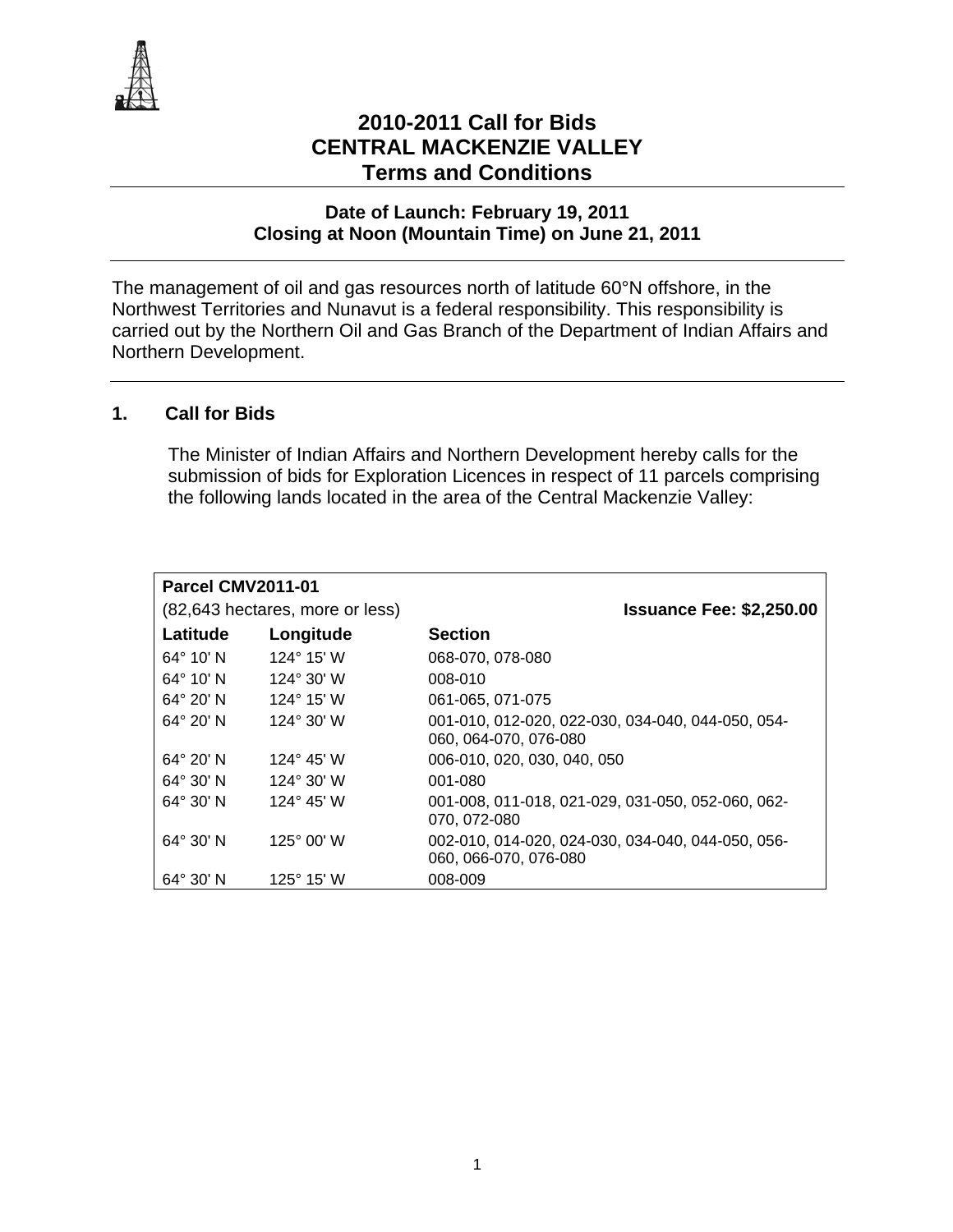

| Parcel CMV2011-02  |                                 |                                                                             |  |  |
|--------------------|---------------------------------|-----------------------------------------------------------------------------|--|--|
|                    | (87,948 hectares, more or less) | <b>Issuance Fee: \$1,750.00</b>                                             |  |  |
| Latitude           | Longitude                       | <b>Section</b>                                                              |  |  |
| $64^{\circ} 40' N$ | $125^{\circ}$ 00' W             | 001-080                                                                     |  |  |
| $64^{\circ}$ 40' N | $125^{\circ}$ 15' W             | 001-010, 014-020, 025-030, 035-040, 044-050, 056-<br>060, 066-070, 076-080  |  |  |
| $64^{\circ}$ 40' N | $125^{\circ}$ 30' W             | 006-010, 016-020, 026-030, 036, 037, 046-047, 056-<br>058, 066-070, 076-080 |  |  |
| $64^{\circ}$ 40' N | 125° 45' W                      | 006-010, 016-020, 026-030, 036-040, 046-050, 056-<br>060, 066-070, 076-080  |  |  |
| $64^{\circ}$ 50' N | 125 $^{\circ}$ 00' W            | 001-005, 011-015, 021-025, 031-035, 041-045, 051-<br>055, 061-065, 071-075  |  |  |
| $64^{\circ} 50' N$ | $125^{\circ}$ 15' W             | 001-005, 011-015, 021-025, 031-035, 041-045, 051-<br>055, 061-065, 071-075  |  |  |
| $64^{\circ}$ 50' N | $125^{\circ}$ 30' W             | 001-005, 011-015, 021-025, 031-035, 041-045, 051-<br>055, 064-065, 074-075  |  |  |

|                    | <b>Parcel CMV2011-03</b>                                           |                                                                            |  |  |
|--------------------|--------------------------------------------------------------------|----------------------------------------------------------------------------|--|--|
|                    | (88,848 hectares, more or less)<br><b>Issuance Fee: \$1,250.00</b> |                                                                            |  |  |
| Latitude           | Longitude                                                          | <b>Section</b>                                                             |  |  |
| $64^{\circ}$ 40' N | $126^{\circ}$ 00' W                                                | 001-080                                                                    |  |  |
| $64^{\circ} 40' N$ | $126^{\circ}$ 15' W                                                | 001-080                                                                    |  |  |
| $64^{\circ} 40' N$ | $126^{\circ}$ 30' W                                                | 001-080                                                                    |  |  |
| 64° 50' N          | $126^{\circ}$ 30' W                                                | 041-048, 051-058, 061-068, 071-078                                         |  |  |
| $64^{\circ}$ 50' N | $126^{\circ}$ 45' W                                                | 001-008, 011-018, 021-028, 031-038, 041-044, 051-<br>054, 061-064, 071-074 |  |  |

| Parcel CMV2011-04  |                                 |                                                                            |  |  |
|--------------------|---------------------------------|----------------------------------------------------------------------------|--|--|
|                    | (87,748 hectares, more or less) | <b>Issuance Fee: \$1,250.00</b>                                            |  |  |
| Latitude           | Longitude                       | <b>Section</b>                                                             |  |  |
| 64° 50' N          | $125^{\circ}$ 45' W             | 001-033, 039-043, 049-053, 058-063, 068-080                                |  |  |
| $64^{\circ}$ 50' N | $126^{\circ}$ 00' W             | 001-080                                                                    |  |  |
| 64° 50' N          | $126^{\circ}$ 15' W             | 001-008, 011-018, 021-028, 031-038, 041-048, 051-<br>058, 061-068, 071-078 |  |  |
| $64^{\circ}$ 50' N | $126^{\circ}$ 30' W             | 001-008, 011-018, 021-028, 031-038                                         |  |  |
| $65^{\circ}$ 00' N | $126^{\circ}$ 00' W             | 001-080                                                                    |  |  |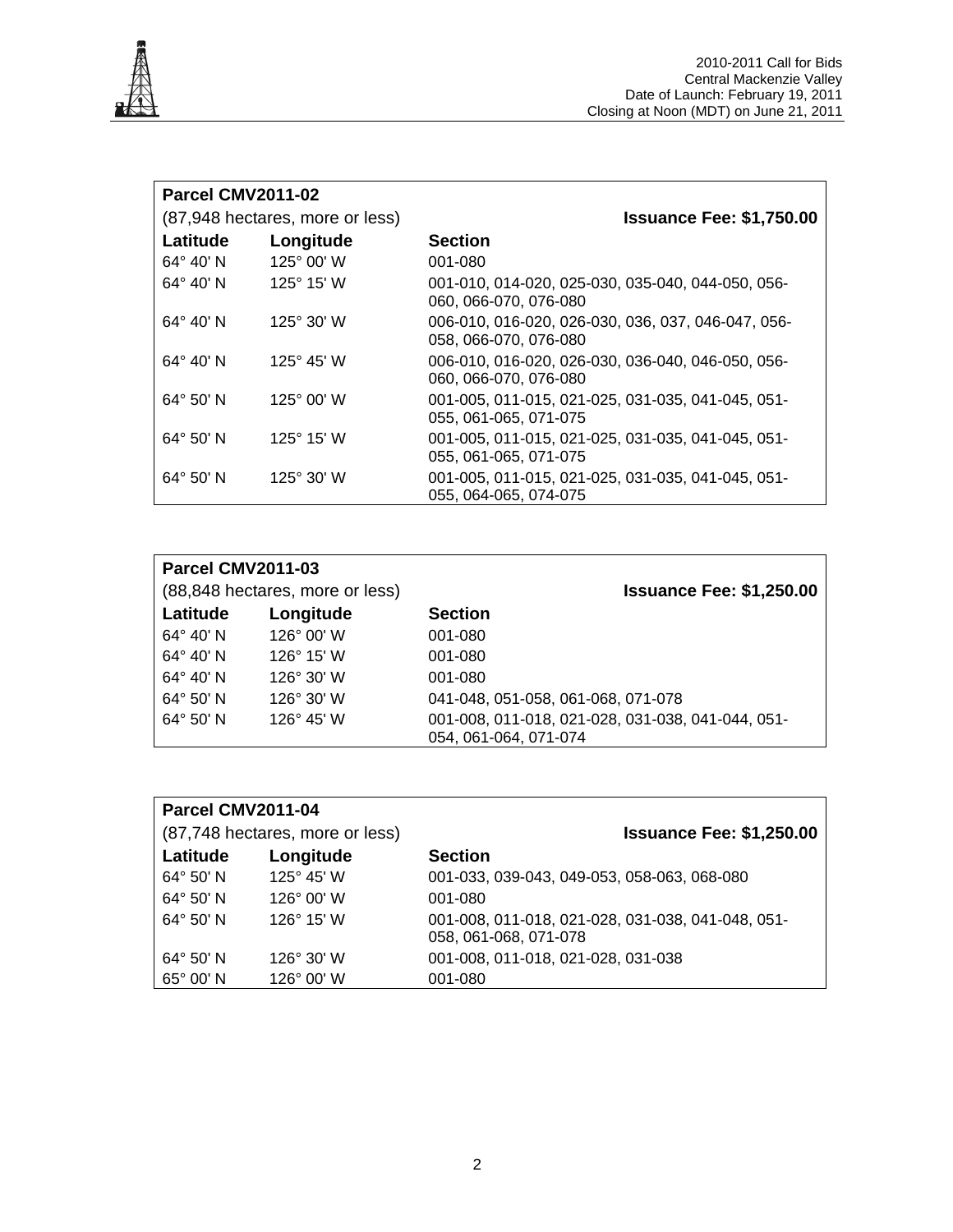

| <b>Parcel CMV2011-05</b> |                                 |                                                                            |  |  |
|--------------------------|---------------------------------|----------------------------------------------------------------------------|--|--|
|                          | (86,602 hectares, more or less) | <b>Issuance Fee: \$1,250.00</b>                                            |  |  |
| Latitude                 | Longitude                       | <b>Section</b>                                                             |  |  |
| $65^\circ 00'$ N         | $125^{\circ}$ 45' W             | 001-006, 010-080                                                           |  |  |
| $65^\circ 10'$ N         | 125° 15' W                      | 006-010, 016-020, 026-030, 036-040, 046-050, 056-<br>060, 066-070, 076-080 |  |  |
| $65^\circ 10'$ N         | $125^{\circ}$ 30' W             | 006-010, 016-020, 026-030, 036-040, 046-050, 056-<br>060, 066-070, 076-080 |  |  |
| $65^\circ$ 10' N         | 125 $^{\circ}$ 45' W            | 001-080                                                                    |  |  |
| $65^\circ$ 10' N         | $126^{\circ}$ 00' W             | 001-080                                                                    |  |  |

| Parcel CMV2011-06  |                                 |                                                                            |  |  |
|--------------------|---------------------------------|----------------------------------------------------------------------------|--|--|
|                    | (87,034 hectares, more or less) | <b>Issuance Fee: \$2,000.00</b>                                            |  |  |
| Latitude           | Longitude                       | <b>Section</b>                                                             |  |  |
| $64^{\circ} 50' N$ | $126^{\circ}$ 15' W             | 009-010, 019-020, 029-030, 039-040, 049-050, 059-<br>060, 069-070, 079-080 |  |  |
| $64^{\circ}$ 50' N | $126^{\circ}$ 30' W             | 009-010, 019-020, 029-030, 039-040, 049-050                                |  |  |
| $65^\circ$ 00' N   | $126^{\circ}$ 15' W             | 001-080                                                                    |  |  |
| $65^\circ$ 00' N   | $126^{\circ}$ 30' W             | 001-050                                                                    |  |  |
| $65^\circ 10'$ N   | 126° 15' W                      | 001-080                                                                    |  |  |
| $65^\circ 10'$ N   | 126 $^{\circ}$ 30' W            | 001-050                                                                    |  |  |
| $65^{\circ}$ 20' N | 126° 15' W                      | 051-054, 061-064, 071-074                                                  |  |  |
| $65^\circ 20'$ N   | $126^{\circ}$ 30' W             | 001-004, 011-014, 021-024, 031-034, 041-044                                |  |  |

| Parcel CMV2011-07  |                                 |                                                                            |  |  |
|--------------------|---------------------------------|----------------------------------------------------------------------------|--|--|
|                    | (87,117 hectares, more or less) | <b>Issuance Fee: \$2,250.00</b>                                            |  |  |
| Latitude           | Longitude                       | <b>Section</b>                                                             |  |  |
| $65^\circ 00'$ N   | 127° 15' W                      | 070, 079-080                                                               |  |  |
| $65^\circ$ 00' N   | 127 $^{\circ}$ 30' W            | 008-010, 016-020, 026-029                                                  |  |  |
| $65^\circ$ 10' N   | $127^{\circ}$ 15' W             | 009-010, 015-020, 024-030, 034-040, 043-080                                |  |  |
| $65^\circ$ 10' N   | $127^{\circ}$ 30' W             | 001-020, 023-030, 033-040, 043-050, 053-060, 063-<br>070, 073-080          |  |  |
| $65^\circ$ 10' N   | $127^{\circ}$ 45' W             | 005-010, 015-020, 026-030, 036-040, 046-050, 056-<br>060, 066-070, 076-080 |  |  |
| $65^{\circ}$ 20' N | $127^{\circ}$ 00' W             | 071-072                                                                    |  |  |
| $65^\circ 20'$ N   | $127^{\circ}$ 15' W             | 001-002, 011-012, 021-022, 031-036, 041-046, 051-<br>056, 061-066, 071-076 |  |  |
| $65^\circ 20'$ N   | $127^{\circ}$ 30' W             | 001-006, 011-016, 021-026, 031-036, 041-046, 051-<br>056, 061-066, 071-076 |  |  |
| $65^\circ 20'$ N   | $127^{\circ}$ 45' W             | 001-006, 011-016, 021-026, 031-036, 041-046, 051-<br>056, 061-066, 071-077 |  |  |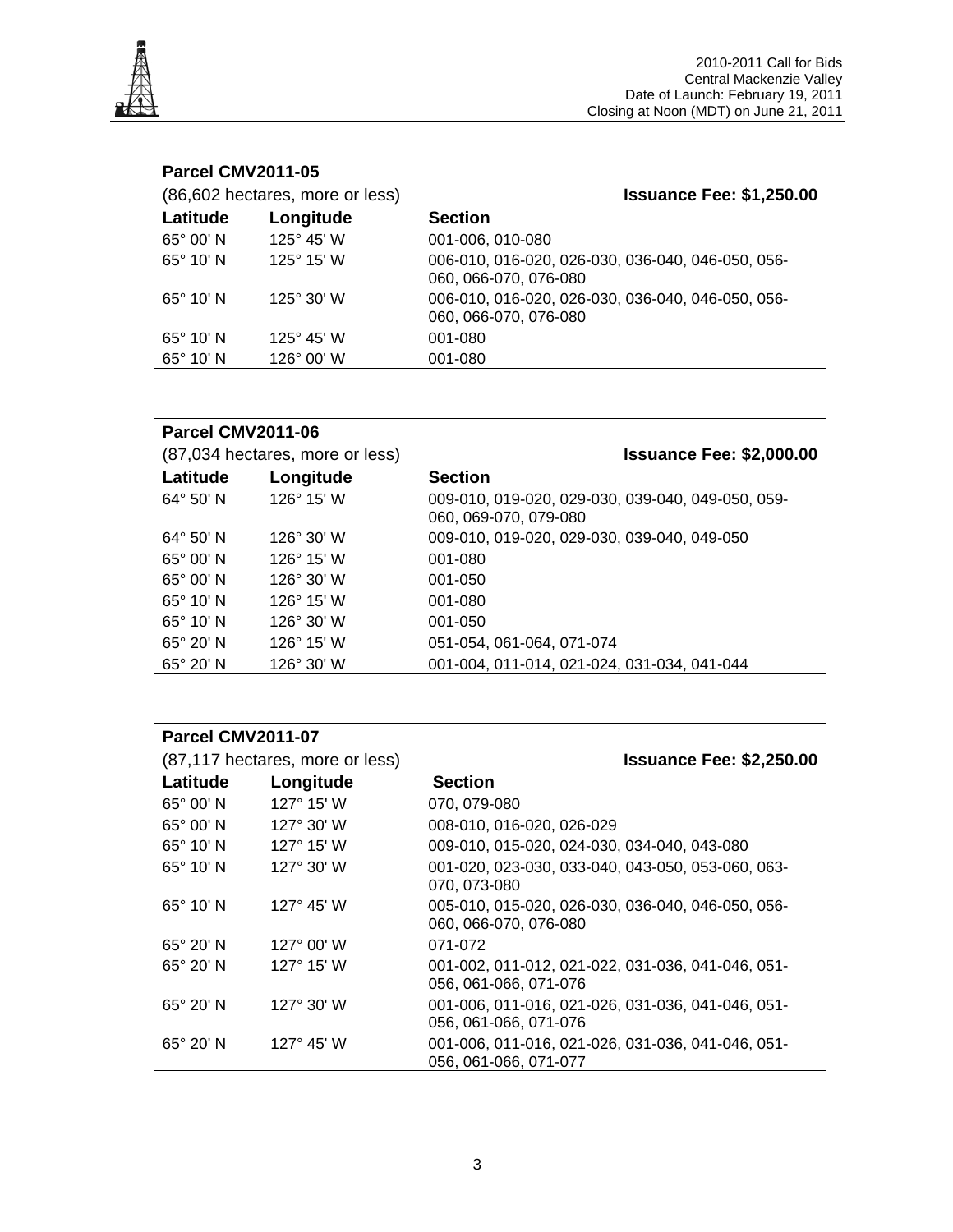

| Parcel CMV2011-08  |                                 |                                                                            |  |  |
|--------------------|---------------------------------|----------------------------------------------------------------------------|--|--|
|                    | (87,495 hectares, more or less) | <b>Issuance Fee: \$2,750.00</b>                                            |  |  |
| Latitude           | Longitude                       | <b>Section</b>                                                             |  |  |
| $64^{\circ}$ 50' N | $126^{\circ}$ 30' W             | 059-060, 069-070, 079-080                                                  |  |  |
| $64^{\circ} 50' N$ | $126^{\circ}$ 45' W             | 009-010, 019-020                                                           |  |  |
| $65^\circ 00'$ N   | $126^{\circ}$ 30' W             | 051-080                                                                    |  |  |
| $65^\circ$ 00' N   | $126^{\circ}$ 45' W             | 001-020, 022-030, 034-040, 045-050, 056-060, 066-<br>070, 076-080          |  |  |
| $65^\circ$ 00' N   | $127^{\circ}$ 00' W             | 005-010, 015-020, 026-030, 036-040, 048-050, 059-060                       |  |  |
| $65^\circ$ 10' N   | $126^{\circ}$ 30' W             | 051-057, 060-066, 071-076                                                  |  |  |
| $65^\circ$ 10' N   | $126^{\circ}$ 45' W             | 001-006, 011-016, 021-027, 031-038, 041-080                                |  |  |
| $65^\circ$ 10' N   | $127^{\circ}$ 00' W             | 001-058                                                                    |  |  |
| $65^\circ 20'$ N   | 126° 30' W                      | 051-054, 061-064, 071-074,                                                 |  |  |
| $65^\circ 20'$ N   | 126° 45' W                      | 001-004, 011-014, 021-024, 031-033, 041-043, 051-<br>053, 061-063, 071-073 |  |  |
| $65^\circ 20'$ N   | 127° 00' W                      | 001-003, 011-013, 021-023, 031-032, 041                                    |  |  |

|                    | Parcel CMV2011-09               |                                                                             |  |
|--------------------|---------------------------------|-----------------------------------------------------------------------------|--|
|                    | (85,288 hectares, more or less) | <b>Issuance Fee: \$2,250.00</b>                                             |  |
| Latitude           | Longitude                       | <b>Section</b>                                                              |  |
| $65^\circ 20'$ N   | $127^{\circ}$ 00' W             | 010, 020, 030, 038-040, 048-050, 058-060, 067-070,<br>077-080               |  |
| $65^\circ 20'$ N   | $127^{\circ}$ 15' W             | 007-010, 017-020, 027-030, 037-040, 047-050, 057-<br>060, 067-070, 077-080  |  |
| $65^\circ 20'$ N   | $127^{\circ}$ 30' W             | 007-010, 017-020, 027-030, 037-040, 047-050, 057-<br>060, 067-070, 077-080  |  |
| $65^\circ 20'$ N   | $127^{\circ}$ 45' W             | 010, 020                                                                    |  |
| 65° 30' N          | $127^{\circ}$ 00' W             | 001-005, 011-015, 021-025, 031-035, 041-045, 051-<br>055, 061-065, 071-075  |  |
| $65^{\circ}$ 30' N | $127^{\circ}$ 15' W             | 001-005, 011-015, 021-025, 031-035, 041-044, 051-<br>054, 061-064, 071-074, |  |
| $65^{\circ}$ 30' N | $127^{\circ}$ 30' W             | 001-004, 011-014, 021-026, 031-037, 041-047, 051-<br>057, 061-068, 071-078  |  |
| $65^\circ 30'$ N   | $127^{\circ}$ 45' W             | 001-080                                                                     |  |
| $65^\circ 40'$ N   | $127^{\circ}$ 45' W             | 011, 021-023, 031-033, 041-044, 051-054, 061-064,<br>071-074                |  |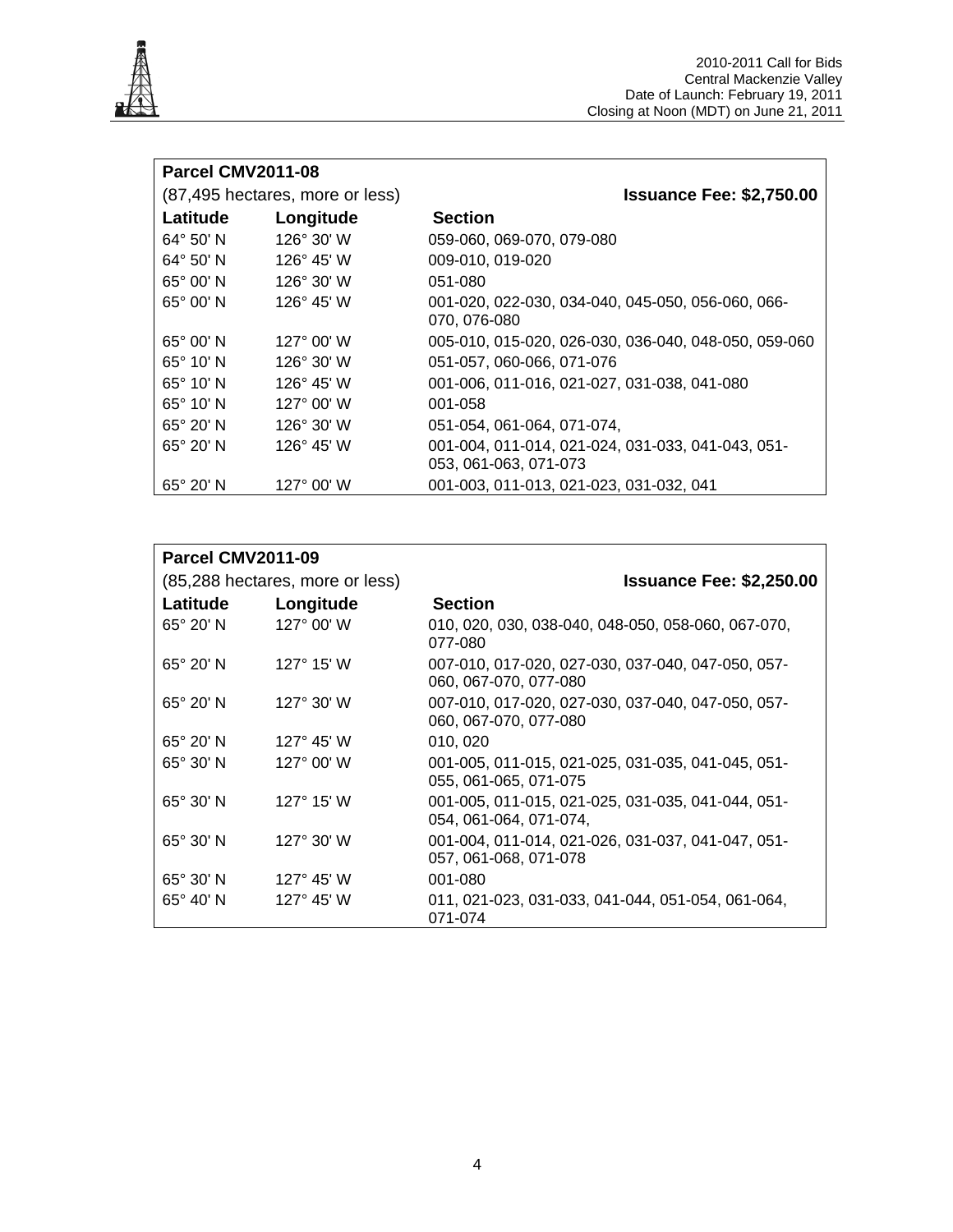

| Parcel CMV2011-10  |                                 |                                                                                                                                                                       |  |  |
|--------------------|---------------------------------|-----------------------------------------------------------------------------------------------------------------------------------------------------------------------|--|--|
|                    | (26,533 hectares, more or less) | <b>Issuance Fee: \$1,250.00</b>                                                                                                                                       |  |  |
| Latitude           | Longitude                       | <b>Section</b>                                                                                                                                                        |  |  |
| $65^\circ$ 10' N   | $127^{\circ}$ 00' W             | 059-060, 063-070, 073-080                                                                                                                                             |  |  |
| $65^\circ$ 10' N   | $127^{\circ}$ 15' W             | 003 E-P, 004-008, 013 N/2, 014,                                                                                                                                       |  |  |
| $65^\circ 20'$ N   | $126^{\circ}$ 45' W             | 025 A-L, 025 N-P, 034, 035 A-L, 044, 045 A-L, 054-055,<br>064-065, 066 B-E, 068 C-H, 068 K-L, 074-075, 076 A-H,<br>076 J-L, 076 M-N, 077 O, 077 W/2, 078 A-O, 079 B-P |  |  |
| $65^\circ 20'$ N   | $127^{\circ}$ 00' W             | 004-009, 014-019, 024-029, 033-037, 042-047, 051-<br>057, 061-066, 073-076                                                                                            |  |  |
| $65^{\circ}$ 20' N | $127^{\circ}$ 15' W             | 003-006, 013-016, 023-026                                                                                                                                             |  |  |

|                    | <b>Parcel CMV2011-11</b>        |                                                                                         |  |  |
|--------------------|---------------------------------|-----------------------------------------------------------------------------------------|--|--|
|                    | (90,632 hectares, more or less) | <b>Issuance Fee: \$2,500.00</b>                                                         |  |  |
| Latitude           | Longitude                       | <b>Section</b>                                                                          |  |  |
| $64^{\circ}$ 00' N | $124^{\circ}$ 15' W             | 079-080                                                                                 |  |  |
| 64° 00' N          | $124^{\circ}$ 30' W             | 008-010, 017-020, 027-030, 037-040, 047, 057, 067-<br>068, 077-079                      |  |  |
| $64^{\circ}$ 00' N | 124° 45' W                      | 007-010, 017-020, 027-030, 037-040, 047-050, 057-<br>060, 067-070, 077-080              |  |  |
| $64^{\circ}$ 00' N | $125^{\circ}$ 00' W             | 007-010, 017-020, 027-030, 037-040, 047-050, 057-<br>060, 067-070, 077-080              |  |  |
| 64° 00' N          | $125^{\circ}$ 15' W             | 007-010, 017-020, 027-030, 037-040, 047-050, 057-<br>060, 067-070, 077-080              |  |  |
| $64^{\circ}$ 10' N | 124 $^{\circ}$ 15' W            | 071-077                                                                                 |  |  |
| $64^{\circ}$ 10' N | $124^{\circ}$ 30' W             | 001-007, 011-017, 021-027, 031-037, 041-047, 052-<br>057, 063-067, 074-077              |  |  |
| 64° 10' N          | $124^{\circ}$ 45' W             | 001, 003 A-H, 004-007, 011-017, 021-027, 031-037,<br>041-047, 051-057, 061-067, 071-077 |  |  |
| $64^{\circ}$ 10' N | $125^{\circ}$ 00' W             | 001-007, 011-017, 021-027, 031-035, 041-045, 051-<br>055, 061-065, 071-075              |  |  |
| 64° 10' N          | $125^{\circ}$ 15' W             | 001-005, 011-015, 021-025, 031-035, 041-045, 051-<br>055, 061-066, 071-076              |  |  |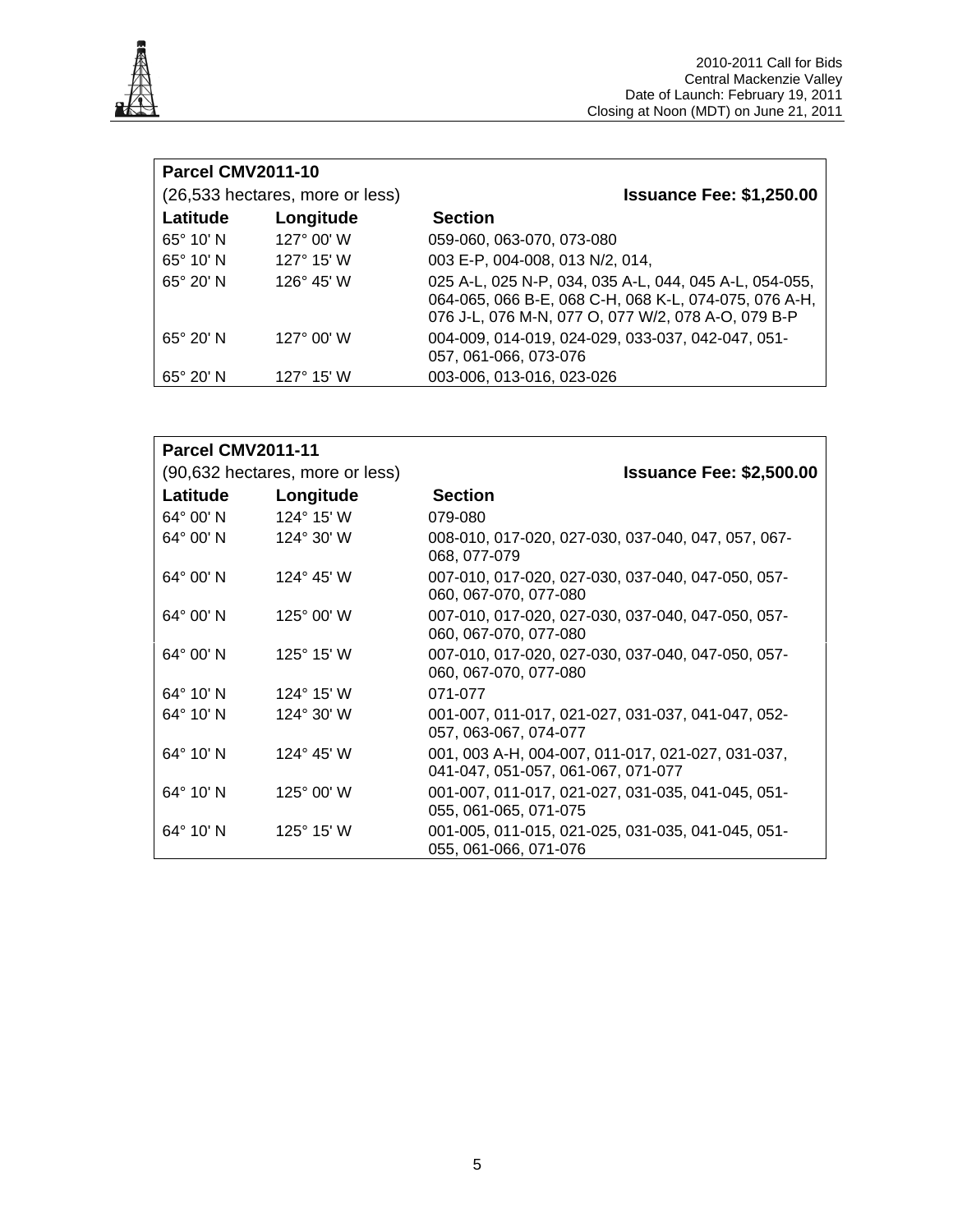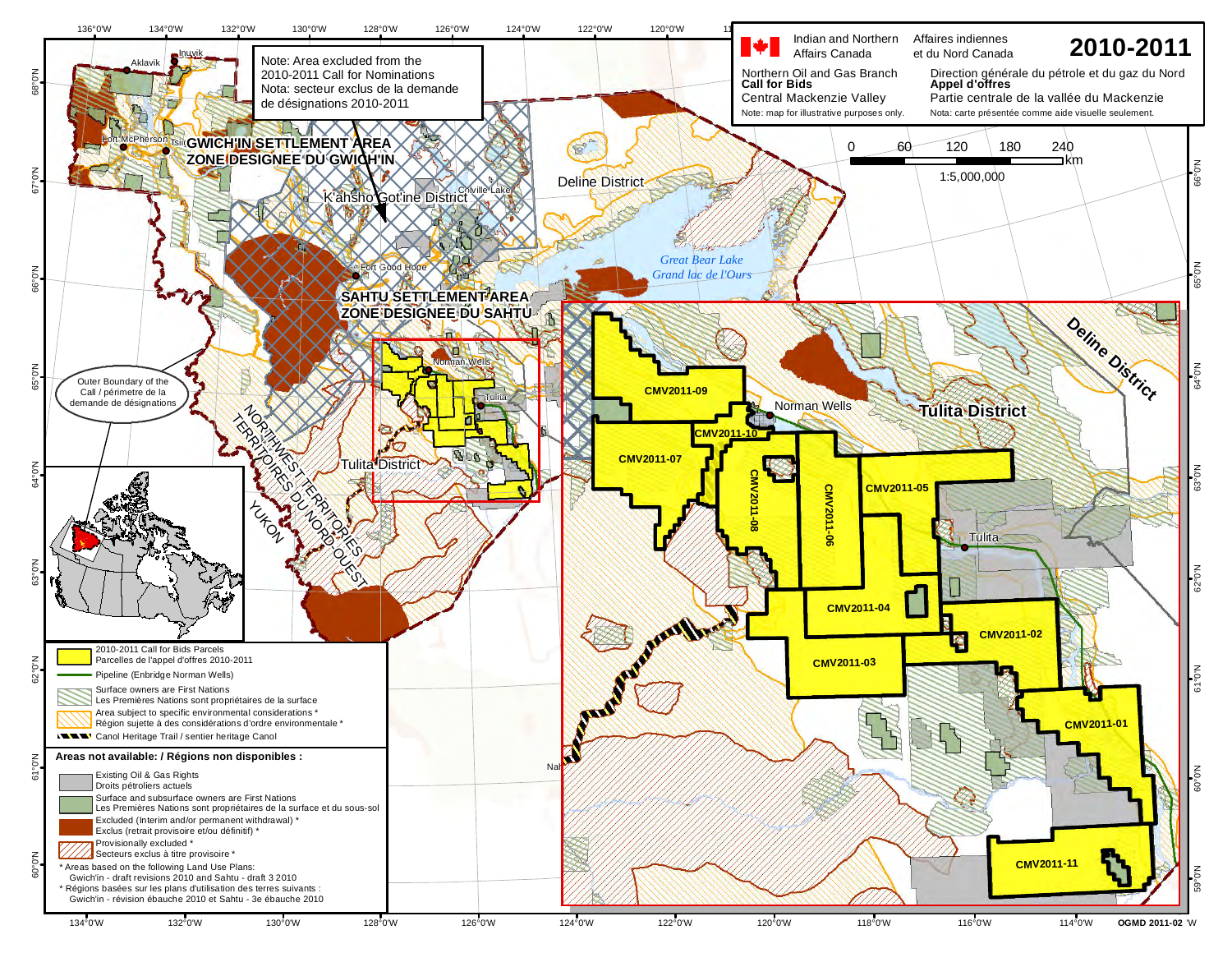

# **2. Acceptance and Agreement**

 *Canada Petroleum Resources Act s.s. 24.1* 

Any submission of a bid in response to a Call for Bids shall be made on the understanding that the terms and conditions as contained herein are accepted and agreed to by the bidder. Such understanding shall include the acceptance of and agreement with the terms and conditions contained within the form of the *Exploration Licence* and with the *Northern Benefits Requirements Associated with New Exploration Programs,* copies of which are attached.

# **3. Submission of Bids**

*Canada Petroleum Resources Act s.s. 14.3 (e), (f)*

Calls for Bids remain open for at least 120 days following publication in the *Canada Gazette*.

Sealed bids must be delivered, either by registered mail or in person, to the following address prior to **NOON**, Mountain Time, on **June 21, 2011** :

> Compliance Information Analyst National Energy Board Frontier Information Office 444 Seventh Avenue S.W. CALGARY AB T2P 0X8

Each bid submitted in response to a Call for Bids must be addressed to the Minister of Indian Affairs and Northern Development and be in double sealed envelopes bearing no corporate identification. The outer envelope should be clearly marked with the date and Call name, i.e. **2010-2011 Call for Bids - Central Mackenzie Valley**. The inner envelope(s) should be clearly marked with the date, Call name and parcel number, i.e. **2010-2011 Call for Bids - Central Mackenzie Valley - Parcel No.\_\_\_.**

Individuals or companies submitting more than one bid may place all bids in a single outer envelope.

The *Bid Submission Form* is included in this package.

To be accepted, bids must be accompanied by separate financial instruments in respect of the issuance fee (clause 11) and the Bid Deposit (clause 13(a)).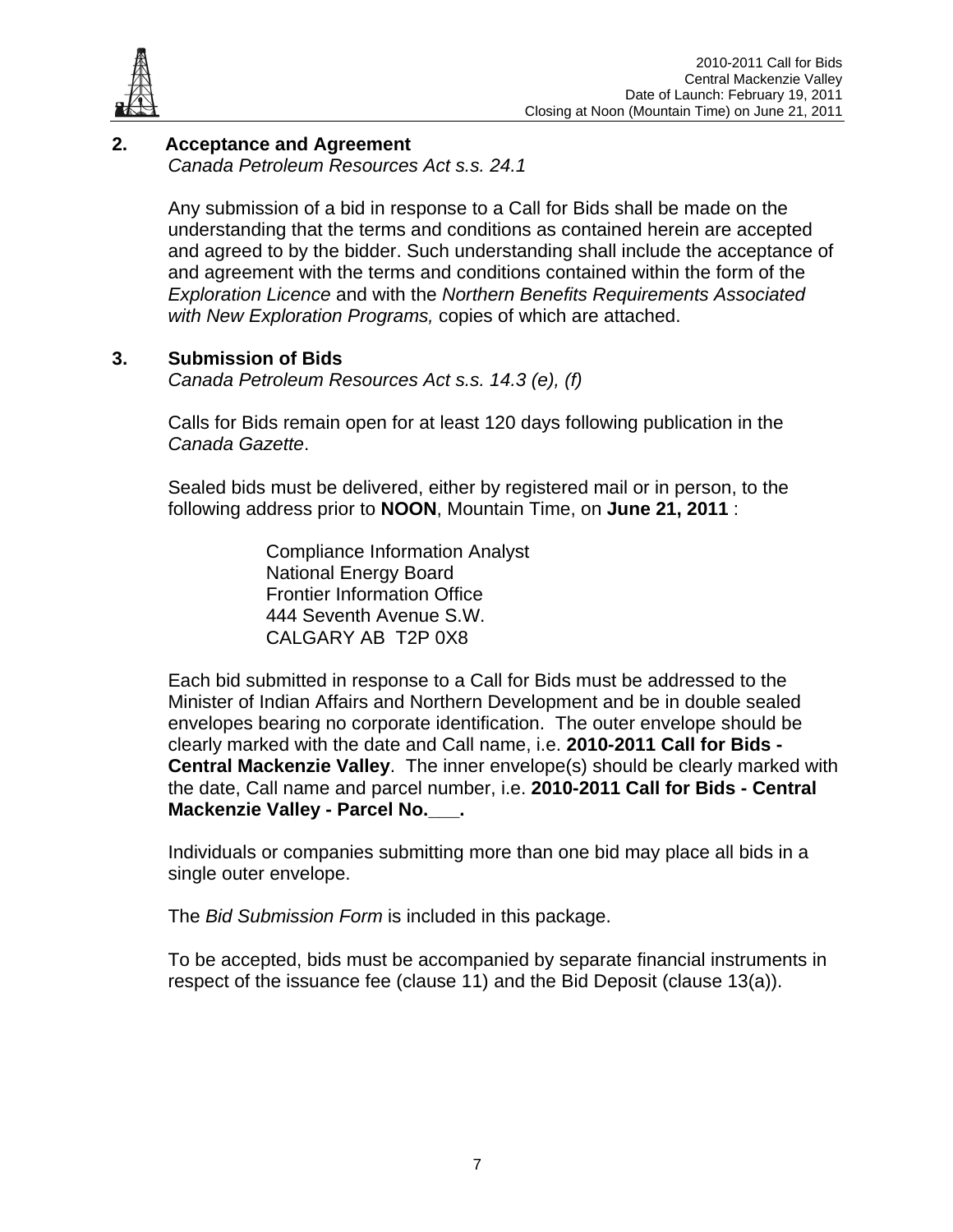

# **4. Bid Selection Criterion**

*Canada Petroleum Resources Act s.s. 14.3 (g)* 

Selection of the successful bid will be made on the basis of a single criterion, namely, the total amount of money that the bidder proposes to spend doing exploratory work on each parcel within Period 1 of the term of the Exploration Licence (Work Proposal Bid).

# **5. Minimum Bid**

*Canada Petroleum Resources Act s.s. 14.3 (d)*

Work proposal bids of less than one million dollars for each parcel will not be considered.

# **6. Acceptance/Rejection of Bids**

*Canada Petroleum Resources Act s.s. 15.1*

For the purpose of issuing an Exploration Licence, the Minister will choose the highest bid in terms of the single bidding criterion (Work Proposal Bid).

Bids will be accepted only in relation to an entire parcel.

# **7. Tied Bids**

In the event of two or more bids being tied, each bidder involved will be notified of the tie and have the opportunity to submit a new bid in its proper form within a time frame specified by the Department of Indian Affairs and Northern Development, which will not be for more than 24 hours after being notified.

# **8. Notification of Results**

Bidding results will be made available as soon as possible following the closing of the Call via posting on the Northern Oil and Gas Branch website (*www.aincinac.gc.ca/nth/og/*).

The identities of unsuccessful bidders and the amounts of their bids will not be disclosed.

# **9. Issuance of Licence**

*Canada Petroleum Resources Act s.s. 16.1, 16.2*

The Minister is not required to issue an interest as a result of a Call for Bids. The Minister may issue an interest to the successful bidder within six (6) months after the closing date specified in the Call for Bids.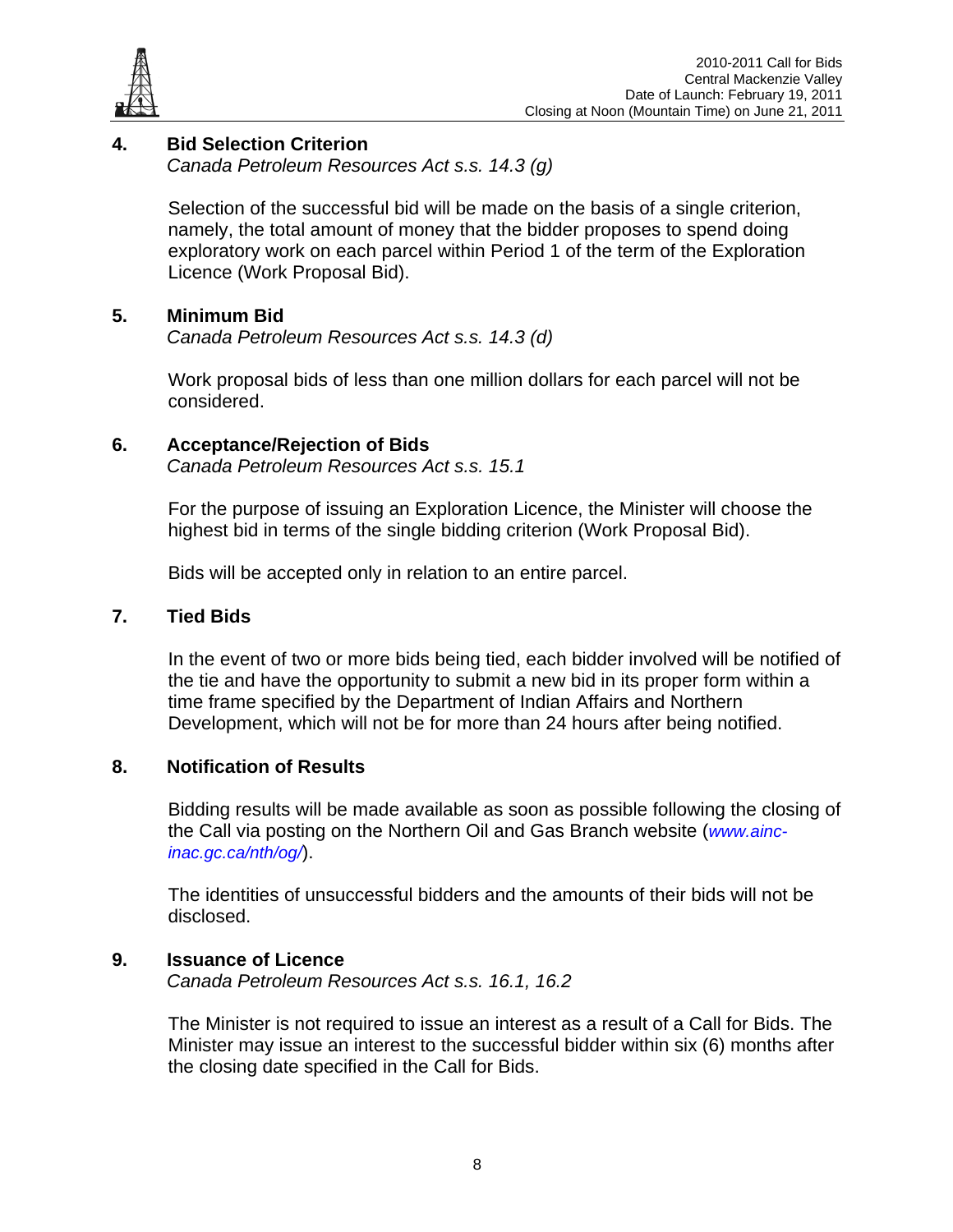

# **10. Exploration Licence**

*Canada Petroleum Resources Act s.s. 14.3 (a)* 

Any Exploration Licence which may result from a Call for Bids will be issued pursuant to the *Canada Petroleum Resources Act,* R.S., 1985, c. 36, 2nd supplement*,* or legislation made in amendment thereof or in substitution therefor and any regulations made thereunder from time to time.

# *Term*

*Canada Petroleum Resources Act s.s. 14.3 (c)* 

The term for Exploration Licences issued from the **2010-2011 Call for Bids** - **Central Mackenzie Valley** will be nine (9) years consisting of two consecutive periods of five (5) and four (4) years.

#### **11. Issuance Fees**

*Frontier Lands Registration Regulations s. 15*

Issuance fees of \$250.00 per grid, or portion thereof, must be submitted with the bid by separate cheque made payable to the "Receiver General for Canada".

#### **12. Work Requirement**

*Canada Petroleum Resources Act s.s. 14.3(c)* 

The drilling of one (1) exploratory or delineation well prior to the end of Period 1 of the term is a condition precedent to obtaining tenure to Period 2.

Such a well should reach a depth sufficient to evaluate a prospective horizon as described in the geological prognosis in the application for *Authority to Drill a Well*.

Where a well has been commenced and drilling is being pursued diligently, Period 1 shall continue until the well has been completed. Period 2 shall be reduced accordingly.

Failure to drill a well on the lands by the end of Period 1 will result in the termination of the Exploration Licence. Consequently, lands revert to the Crown.

Bidders are reminded that the Minister may, pursuant to s.s. 33.1 of the CPRA, order the drilling of an additional well to delineate, both in terms of extent and geological formation, any significant discovery that may be declared on an Exploration Licence.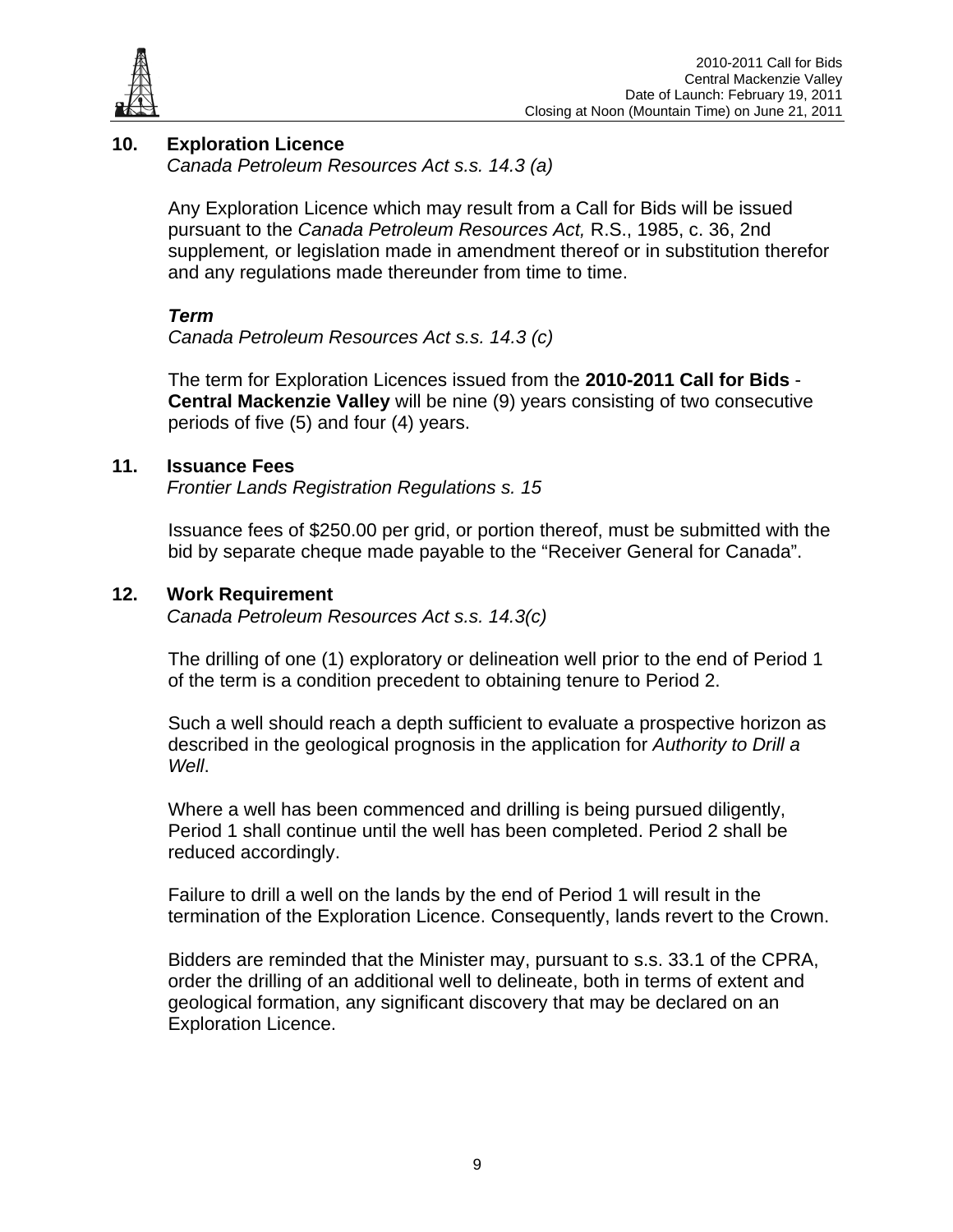

# **13. Deposits**

# *(a) Bid Deposit*

- (i) Each bid must be accompanied by a Bid Deposit for the specific parcel in the amount of \$10,000.00, in the form of a certified cheque, money order or bank draft payable to the "Receiver General for Canada". Each Bid Deposit must relate to a single parcel.
- (ii) Bid Deposits will be returned to unsuccessful bidders, without interest, following announcement of the winning bidder(s).
- (iii) The Bid Deposit (\$10,000.00) will be returned to the winning bidder once the Work Deposit is received by the Rights Administrator.

# *(b) Work Deposit*

- (i) The successful bidder will be required to post 25% of the Work Proposal Bid as security for the performance of work within 15 working days. This period commences the day following the notice of winning bids being posted on the Northern Oil and Gas Branch website. This deposit will be referred to as the Work Deposit.
- (ii) Failure to post the Work Deposit as security for the performance of work will result in the forfeiture of the Bid Deposit and disqualification of the bid. In that event, the Minister may, if he sees fit, award the Exploration Licence to the second highest bidder without making another Call for Bids.
- (iii) The Work Deposit must be submitted in the form of an irrevocable standby letter of credit, a bank draft, money order or certified cheque made payable to the "Receiver General for Canada", or any other negotiable financial instrument approved in advance by the Rights Administrator. Failure to receive pre-approval may result in disqualification of the bid. Company cheques are not considered negotiable financial instruments for this purpose.
- (iv) Parties submitting a joint bid may submit separate guarantees representing their proportionate share of the required Work Deposit, within 15 working days. This period commences the day following the notice of winning bids being posted on the Northern Oil and Gas Branch website. The bid representative as designated on the bid submission form will be responsible for collecting and submitting the holders' share of the Work Deposit.
- (v) As expenditures are incurred exploring the Exploration Licence during Period 1 of the term, Work Deposits are refundable in accordance with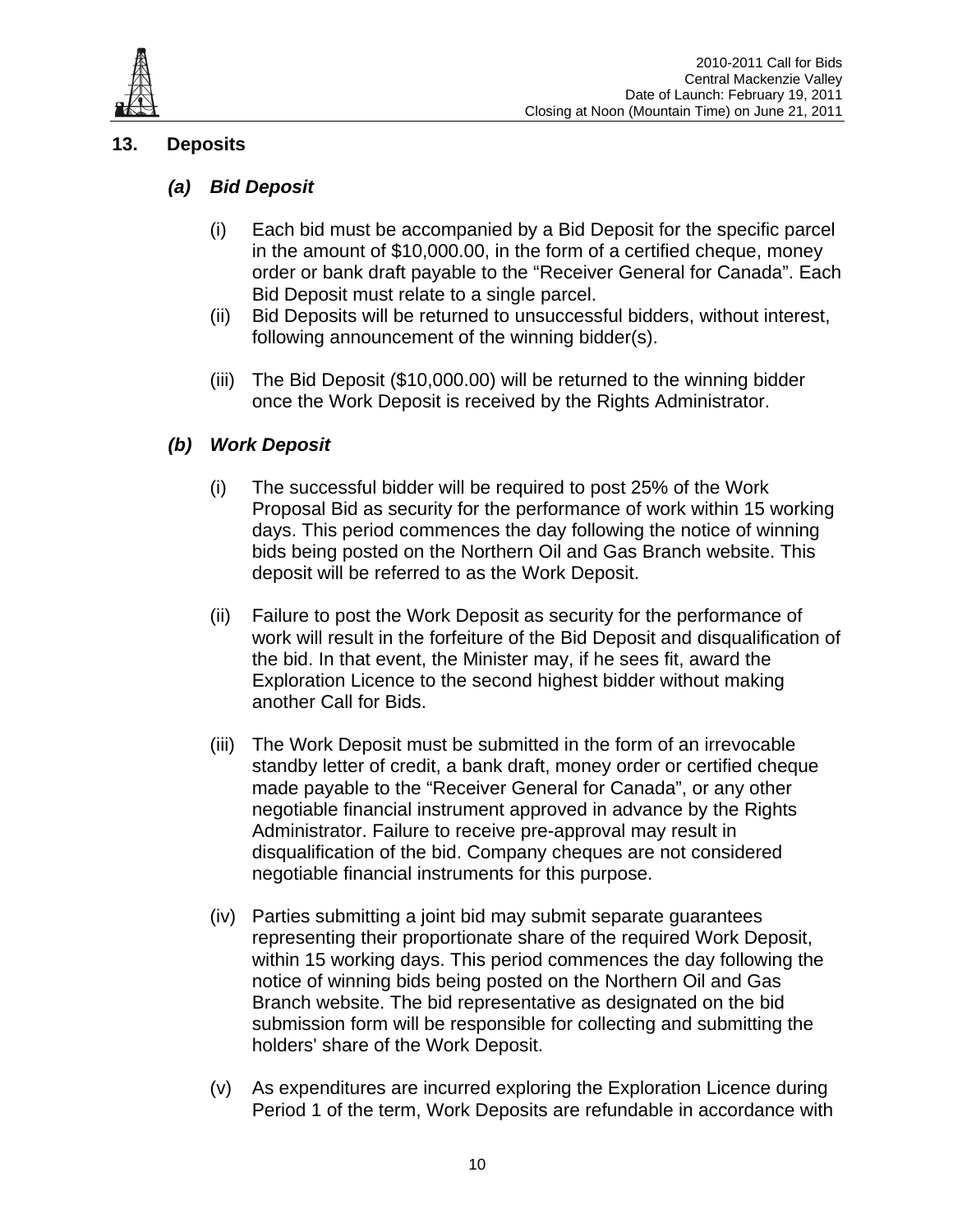

the *Allowable Expenditures*. Since Work Deposits represent 25% of the total amount bid for a parcel, refunds are likewise prorated on the basis of 25% of allowable expenditures incurred. Any Work Deposit balance remaining at the end of Period 1 will be forfeit.

(vi) Expenditures incurred in Period 2 of the term will not be credited against the Work Deposit as these may be credited against Period 2 rentals.

# *(c) Drilling Deposit*

The interest owner may, at its option, in order to meet the work requirement, extend Period 1 for one year by posting a Drilling Deposit, in the name of the Receiver General for Canada with the Northern Oil and Gas Directorate of the Department of Indian Affairs and Northern Development, before the end of the last year of Period 1. Where Period 1 is extended by the posting of a Drilling Deposit, Period 2 shall be reduced accordingly.

This Drilling Deposit shall be in the amount of one million dollars and in a form acceptable to the Department. If a Drilling Deposit is posted, it will be refunded in full if the licence is validated as required to obtain tenure for Period 2 by the drilling of a well. If a validation well is not drilled or has not been commenced within the one year extension, the Drilling Deposit will be forfeited to the Receiver General for Canada upon the termination of the licence at the end of Period 1. If a well has been commenced and drilling operations are being diligently pursued, Period 1 will continue until the well has been completed. Allowable expenditures cannot be applied against the Drilling Deposit.

Successive one-year extensions to Period 1 are possible by the posting of further Drilling Deposits of one million dollars prior to the end of the extended period. This means, in effect, that with application for a successive extension, the previous year's Drilling Deposit is forfeit on the anniversary of the license.

The *Canada Petroleum Resources Act* does not permit the overall term of the licence to extend beyond nine years. As a result, any extension to Period 1 will result in an associated reduction to Period 2.

As a result of the extension of Period 1 by the posting of a Drilling Deposit, rentals payable in Period 2 will be applicable at the following rates, for the first year after the extension, at \$5.50 per hectare and all subsequent years at \$8.00 per hectare. All other rental provisions remain applicable.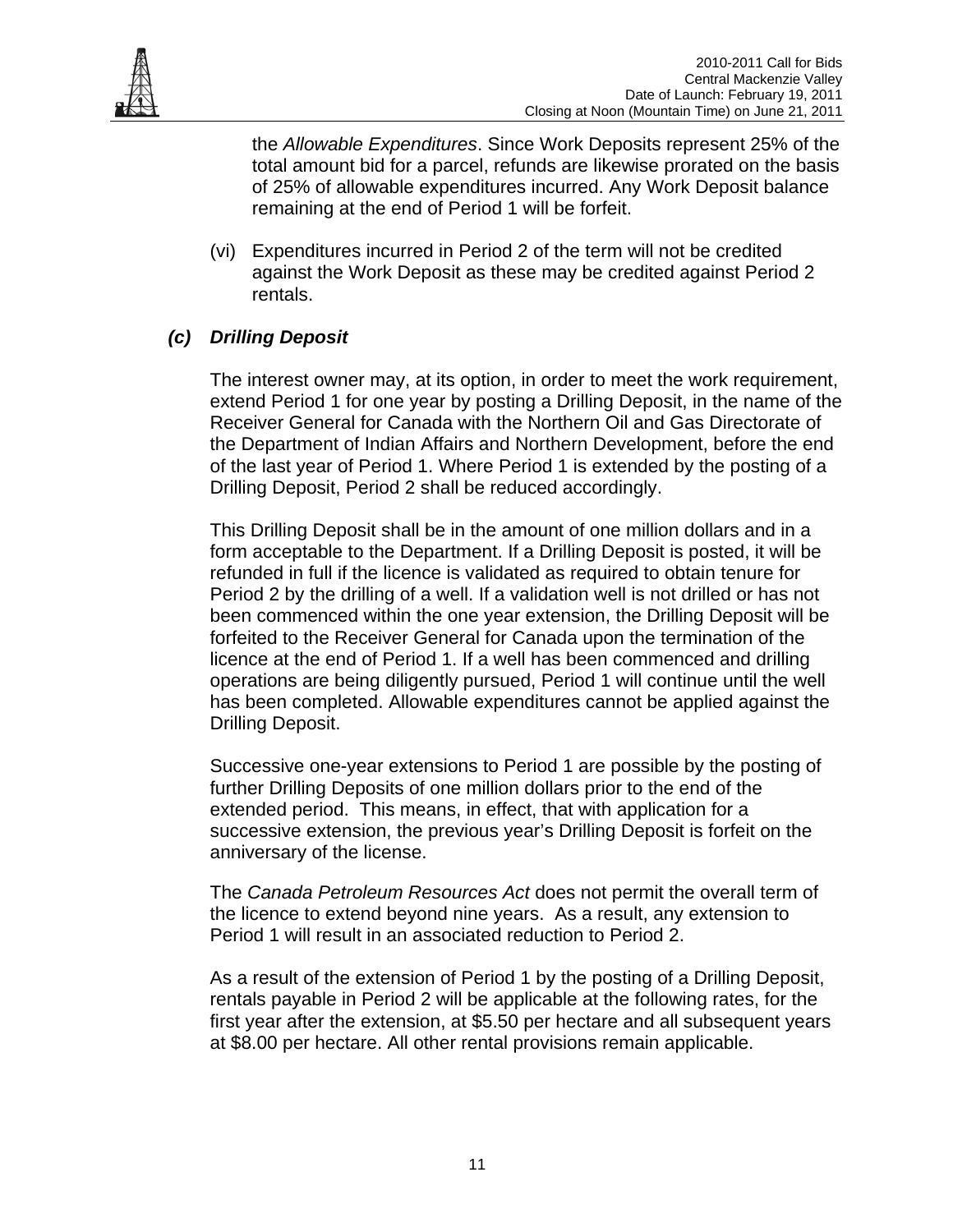

# **14. Rentals**

*Canada Petroleum Resources Act s.s. 14.3 (c)* 

Rentals are not applicable during Period 1 of the term.

Rentals paid during Period 2 are refundable in accordance with the *Allowable Expenditures*.

Refunds may be made or future rentals may be waived, as the case may be, as expenditures are incurred on the lands subject to the Exploration Licence during Period 2 of the term.

Any rental balance remaining at the end of Period 2 will be forfeit. In Period 2, rentals will be applicable at the following rates:

| 1st year         | \$3.00/ha |
|------------------|-----------|
| 2nd year         | \$5.50/ha |
| 3rd and 4th year | \$8.00/ha |

Rentals will be payable annually, in advance, and are to be submitted by cheque payable to the "Receiver General for Canada", irrevocable standby letter of credit, or other negotiable financial instrument in a form satisfactory to the Minister.

Rentals for the first year of Period 2 will be payable in full even if Period 1 is extended.

When an Exploration Licence continues in force beyond Period 2 due to the drilling of a well deemed to be pursued diligently in accordance with Section 27 of the *Canada Petroleum Resources Act*, rentals will be payable at the rates applicable during the last year of Period 2. Such rentals will be payable monthly, in advance, at the rate of one twelfth (1/12) of the applicable annual rates.

Rentals may be payable on lands included in a Significant Discovery Licence.

Failure to pay rentals will result in the early termination of the Exploration Licence. Consequently, lands revert to the Crown.

#### **15. Allowable Expenditures**

*Canada Petroleum Resources Act s.s. 14.3 (c)*

Work Deposits and rentals will be refunded on the following basis, subject to further clarification by the Rights Administrator:

Costs related to the following classes of exploratory work undertaken as part of a program authorized by the National Energy Board may be claimed AT COST: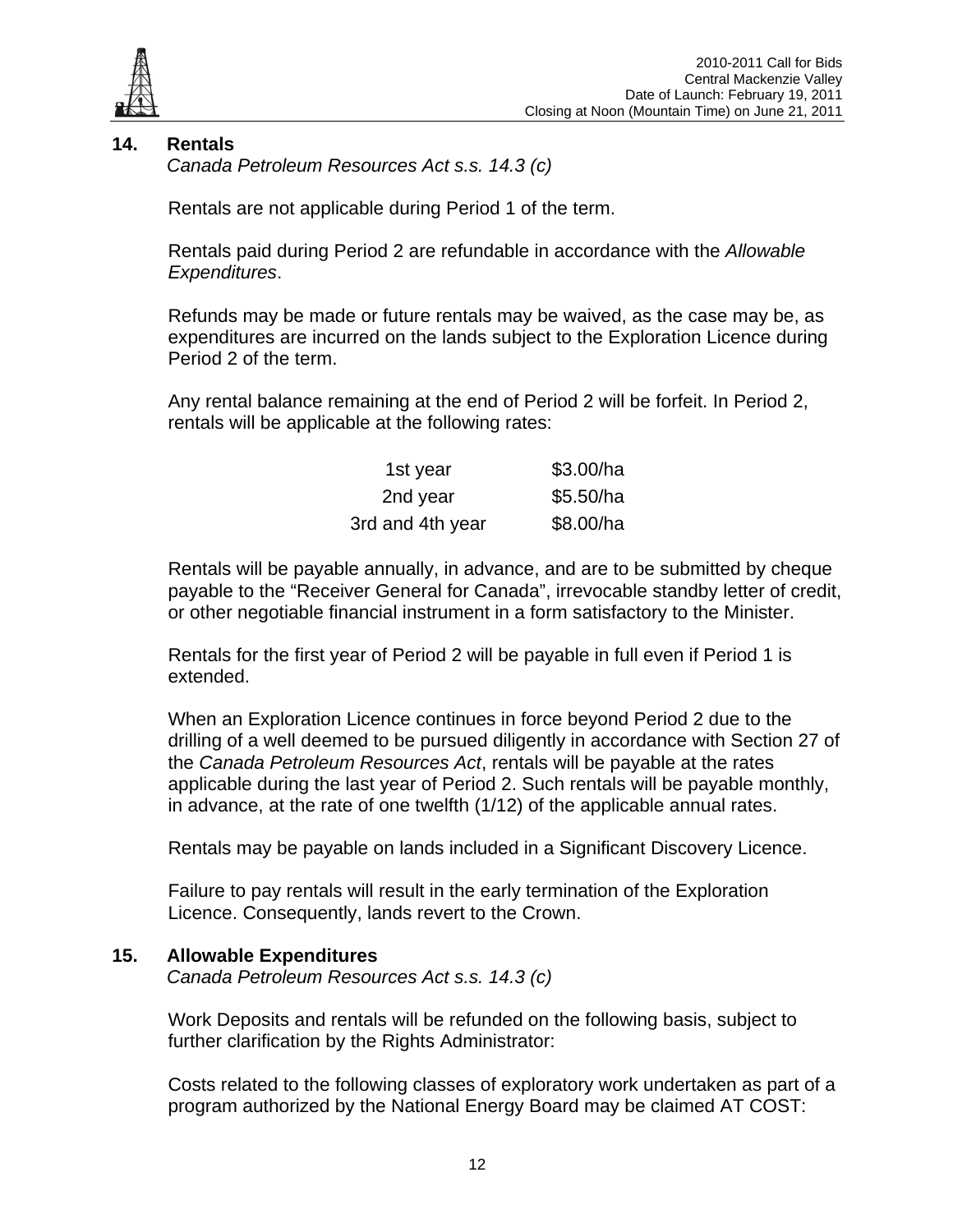

Data acquisition: by means of reflection seismic surveys or other geophysical, geo-technical or geological surveys, including costs relating to field acquisition and processing, inspection and clean-up.

Data purchase: from vendors at arm's length for re-processing and/or interpretation, to the extent that the data assist the evaluation of the specific licence.

Drilling operations: Costs relating to construction of access routes, preparation of drilling sites, transportation to and from well location and staging areas, onsite drilling and evaluation, support vessels, helicopters, site clean-up and restoration. Drilling operations involved in an exploratory or delineation well may entail waiting on weather, logging, well testing and completion. Extended formation flow testing will not be regarded as an allowable expenditure.

Mobilization and demobilization of equipment and supplies, and any incurred stand-by charges deemed reasonable by the Rights Administrator.

Notwithstanding the above, the Minister may agree to costs claimed with respect to classes of work or activity, or the use of innovative technology not contemplated by this schedule.

General and Administrative: Ten percent (10%) of the above allowable expenditures to reflect other costs not specifically itemized above, and including program specific consultations, data interpretation, regional office support, management and pre-and post program costs.

*Guidance Notes on Claiming Allowable Expenditures* (*www.ainc-*

*inac.gc.ca/nth/og/pubs/allow\_exp/allow\_exp-eng.asp*) describe the classes and scope of expenditures which may be viewed as allowable under the terms of Exploration Licences issued pursuant to the *Canada Petroleum Resources Act* in areas under the jurisdiction of the Minister of Indian Affairs and Northern Development, and are intended to assist interest owners of Exploration Licences to claim refunds from the Northern Oil and Gas Branch of the Department of Indian Affairs and Northern Development. The Guidance Notes may be amended from time to time.

# **16. Environmental Studies Research Fund (ESRF) Levies**

*Canada Petroleum Resources Act s. 81* 

Exploration Licences are subject to the payment of ESRF levies in accordance with section 81 of the *Canada Petroleum Resources Act*. Where applicable, the ESRF manager will send notices to the representative of the Exploration Licence.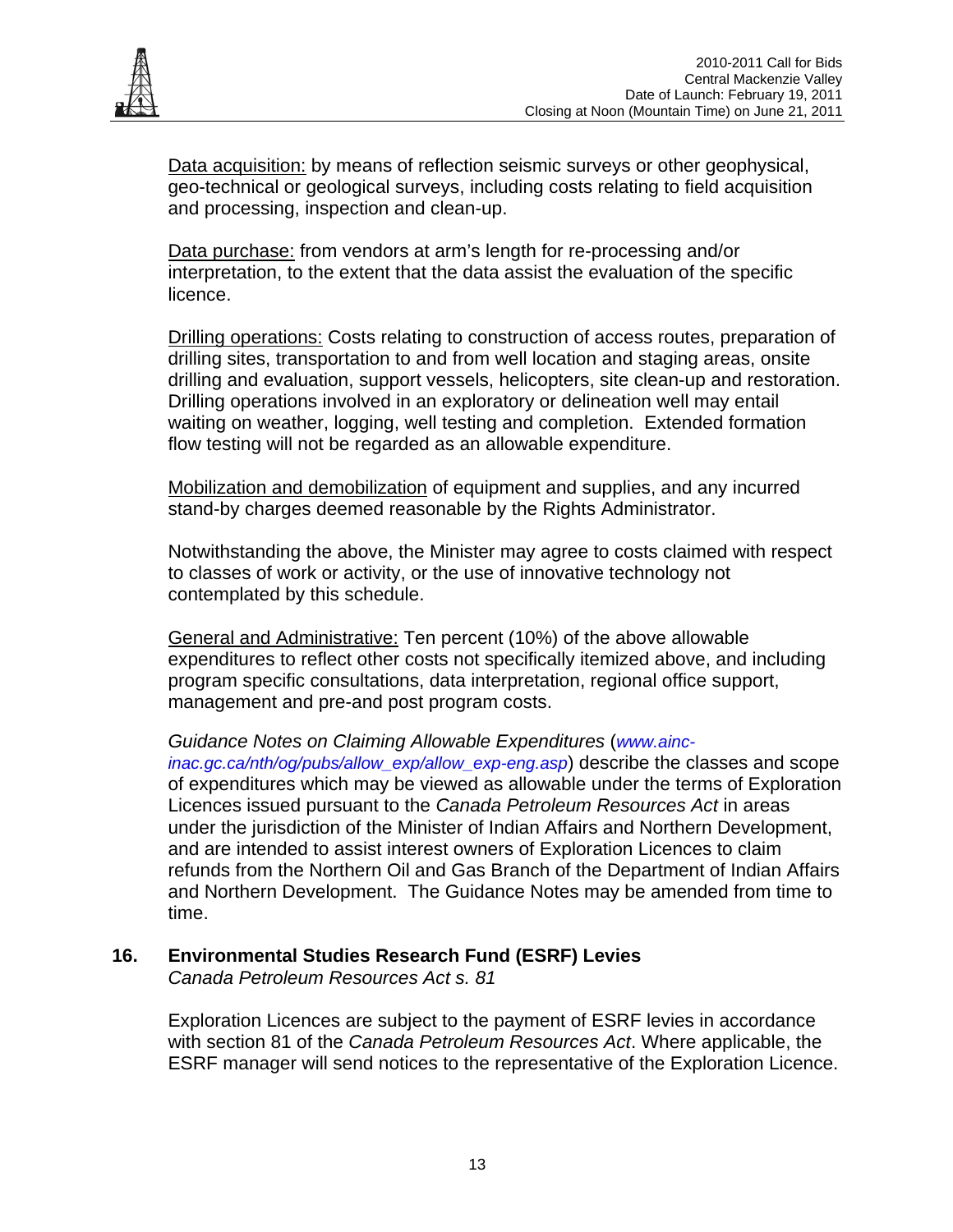

# **17. Related Requirements**

The exercise of petroleum exploration rights may be subject to specific terms and conditions relating to the environment, and must comply with requirements under land claims and northern benefits.

# *(a) Conditions Relating to the Environment*

Proponents planning exploration activities are advised to review the environmental elements defined in the *Mackenzie Valley Resource Management Act*, the *Migratory Birds Convention Act*, the *Migratory Birds Regulations*, the *Species at Risk Act*, the *Fisheries Act*, the *Canadian Environmental Protection Act*, and other applicable legislation.

Within the Central Mackenzie Valley, lands cover both Gwich'in and Sahtu settlement regions. The Map provided herein identifies areas provisionally excluded, excluded and areas subject to specific environmental conditions. These areas have been identified in consideration of discussions with the Gwich'in and Sahtu authorities, the Gwich'in Land Use Plan, the Draft-Sahtu Land Use Plan and the NWT Protected Areas Strategy.

Within the Gwich'in Settlement Region there is a Land Use Plan in place *(www.gwichinplanning.nt.ca/publications.html).* The Plan provides for the development and utilization of land, resources and waters within the Gwich'in Settlement area; and illustrates areas where additional or specific environmental terms and conditions may be required at the activity stage. These areas are noted on the Map.

Anyone proposing to undertake oil and gas activities on these lands will be expected to undertake early and extensive consultations with the Gwich'in authorities. Access to these lands will likely be subject to special conditions, including environmental protection plans developed in consultation and discussion with the Gwich'in Tribal Council ((867) 777-7900). Further information concerning the Gwich'in Land Use Plan may be obtained by contacting the Gwich'in Land Use Planning Board in Inuvik, NWT (telephone: (867) 777-7936 or fax: (867) 777-7970).

In the Sahtu area, a Land Use Plan is being developed by the Sahtu Land Use Planning Board. A draft is available.

*(www.sahtulanduseplan.org/website/web-content/index.html)* It is recommended that prospective bidders make themselves aware of the contents of the draft plan as in the future there may be specific environmental conditions associated with the plan implementation. Further information may be obtained by contacting the Sahtu Land Use Planning Board in Fort Good Hope, NWT, at (867) 598-2055.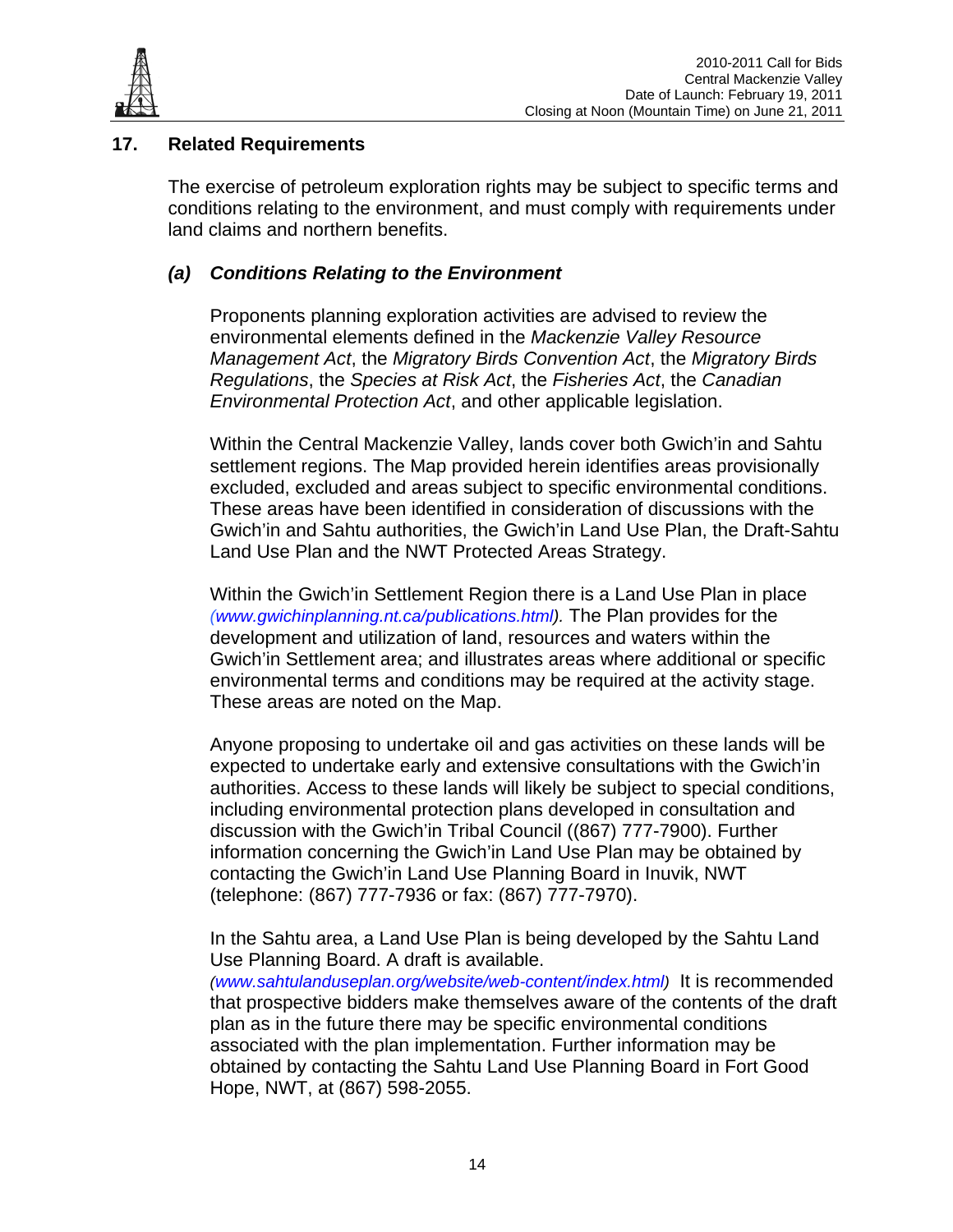

In addition to the land use plan, a number of historic sites and heritage places have been recommended, and are outlined in a document titled "Places We Take Care Of", a report prepared by the Sahtu Heritage Places and Sites Joint Working Group. This report is available from the Sahtu Secretariat Incorporated in Deline, NWT (telephone: (867) 589-4719 or fax: (867) 589-4908).

In addition, implementation of the NWT Protected Areas Strategy (PAS) continues to be in effect (*www.nwtpas.ca*). The PAS Five Year Action Plan (*www.nwtpas.ca/about-fiveyearplan.asp*) and other process documents should be considered prior to nominating lands.

Seasonal or operating limitations may be established in accordance with provisions of the *Canada Oil and Gas Operations Act.* For example, the work season may be restricted to those months when the proposed type of activity will not have a significant impact on fish habitats, birds or other species and there may be precise conditions relating to drilling fluids and waste discharges.

Site-specific environmental operating terms and conditions may be imposed at the permitting stage pertaining to a variety of matters such as cut-lines, drilling fluids, waste discharges and operating seasons. Consultation with the appropriate Sahtu or Gwich'in authority and appropriate government departments regarding such matters as hunting and trapping, fishing and other related activities will be necessary prior to regulatory approvals.

Specific environmental protection plans developed in consultation with the appropriate Sahtu or Gwich'in authority may be required by the proponent prior to the commencement of activity. These plans would describe the necessary procedures the operator would take to minimize any environmental impacts to sensitive fish habitats, birds or wildlife habitat of the region, for example moose/caribou.

The implementation of associated activity may require the hiring of a local monitor to observe and provide advice on a number of items including cutlines/roads, disposal of wastes, fuel storage and other related matters.

# *(b) Land Claim Requirements*

The lands are located within the Gwich'in Settlement Region and the Sahtu Settlement Region. Successful bidders shall adhere to the terms of the land claim settlement agreements reached with the Gwich'in and the Sahtu Dene and Metis. Interested parties are advised to obtain a copy of the appropriate land claim settlement agreements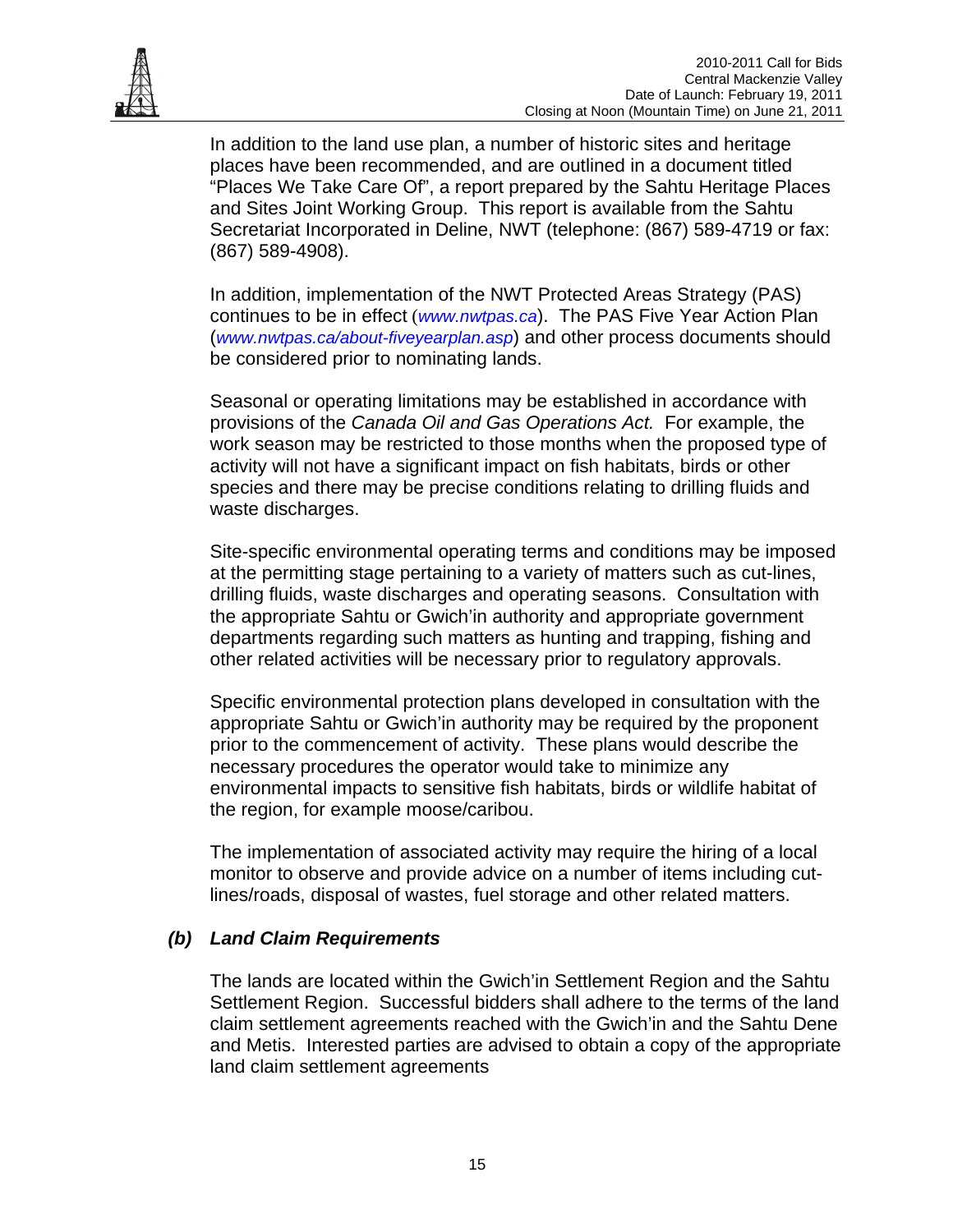

(Gwich'in and Sahtu: *www.ainc-inac.gc.ca/al/ldc/ccl/fagr/nwt-eng.asp*). The community contacts for each of the claims are identified in the Further Information and Contacts section, below.

# *(c) Northern Benefits Requirements Associated with New Exploration Programs*

*Canada Petroleum Resources Act s. 21* 

# *Benefits Statement of Principles*

Companies engaged in exploration activities on frontier lands are expected to follow the principles outlined below.

It is recognized that the nature and duration of work programs must be considered in determining the extent to which companies are able to implement the benefits principles.

# *Industrial Benefits*

The company is committed to obtaining its goods and services on a fair and competitive basis. The company will support and encourage the development of regional businesses by considering potential suppliers for work associated with the program on the basis of best value, competitiveness and benefits to the regional communities and by providing relevant information to the supply community. Within the context of its general procurement policy, the company will conduct its operations so as to optimize the short and long-term benefits accruing to the North by providing opportunities for involving northern businesses on a full, fair and competitive basis.

The company is committed to work with regional communities and government agencies to identify potential business development opportunities.

The company is committed to ensuring that its contractors follow the above with respect to all subcontracting opportunities.

# *Employment and Training*

The company is committed to the principles of fair and equal employment and training opportunities consistent with the *Canadian Charter of Rights and Freedoms*. This commitment will promote fairness in employment opportunities and avoid employment practices which result in employment barriers. The company will give first consideration to qualified individuals resident in the regional communities.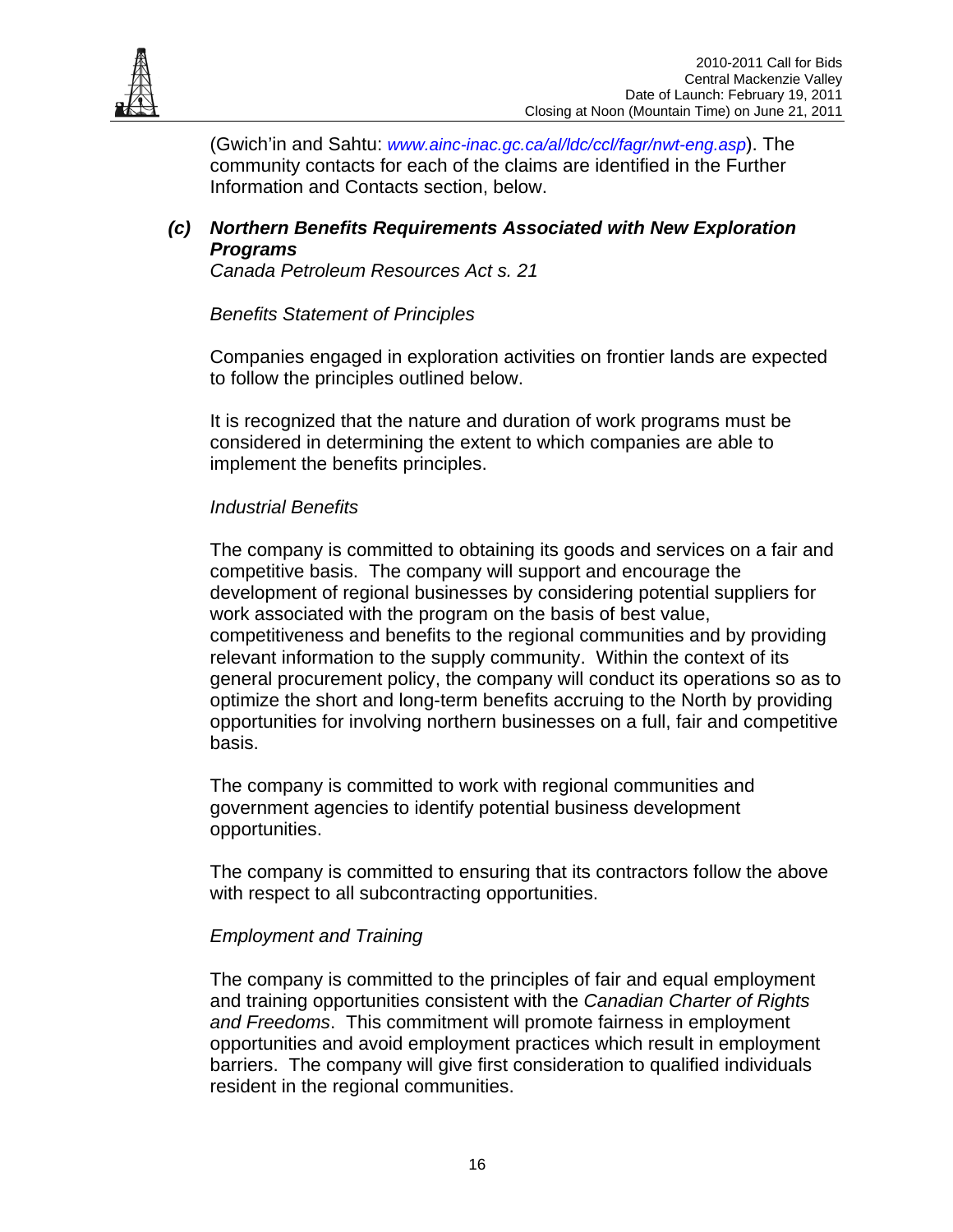

The company is committed to work with regional communities and government agencies to identify potential employment and training opportunities.

The company is committed to ensuring that its contractors follow the above with respect to all employment and training opportunities.

# *Consultation*

The company is committed to providing appropriate information concerning its exploration programs to concerned individuals, groups and communities in the region. Exchanging relevant information in a timely fashion will enable the company to assess the potential local economic and employment opportunities.

# *Compensation*

The company will provide fair and equitable compensation to individuals involved in hunting, trapping and fishing in the event of adverse impacts demonstrated to result from project-related activities.

# *Annual Report*

The company will submit an annual report within **three** months of the completion date of its seasonal work program.

The report should contain the following information:

- (i) a brief work program description;
- (ii) total program costs (total value of purchased goods and services, total direct wages and total direct work months);
- (iii) total direct wages by northern community of residence;
- (iv) total direct work months by community of residence;
- (v) number of northern community residents employed for each program component (e.g. seismic, drilling, support and construction);
- (vi) total value of purchased goods and services from each northern community, including a brief description of the goods and services purchased from each community;
- (vii) listing of consultations undertaken;
- (viii) a brief description of any programs that may be undertaken in the next work season.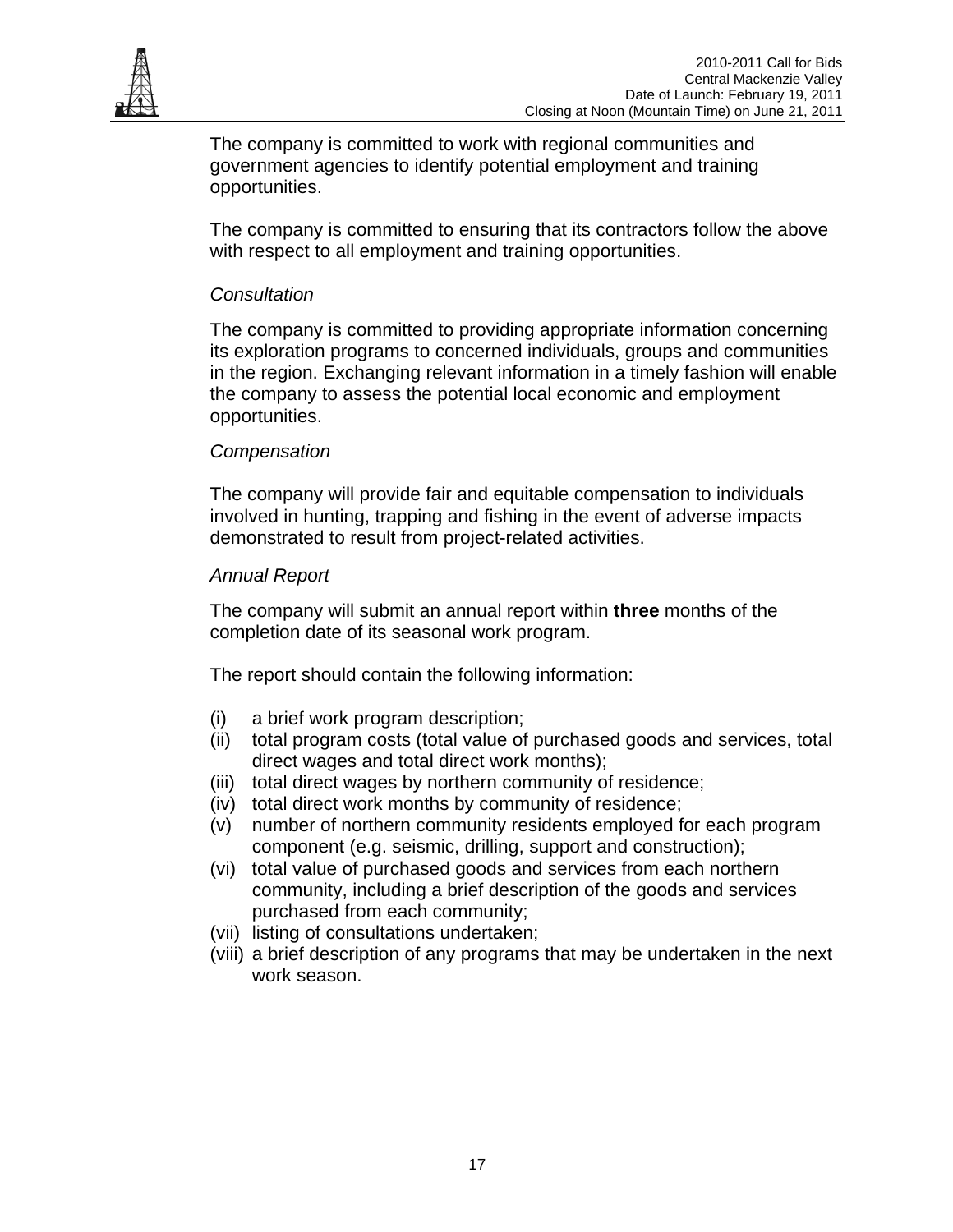

Benefits Plans and Reports for the Northwest Territories are to be sent to the Petroleum Development Division, whereas for Nunavut and the adjacent northern offshore, please contact INAC Headquarters:

#### **Northwest Territories Region:**

**Director** Mineral and Petroleum Resources **Directorate** Indian Affairs and Northern Development Northwest Territories Region P.O. Box 1500, 4914-  $50^{th}$  Street YELLOWKNIFE NT X1A 2R3

#### **Headquarters:**

**Director** Policy and Research Directorate Northern Oil and Gas Branch Indian Affairs and Northern Development OTTAWA ON K1A 0H4

**Note: The Statement of Principles will undergo review and will be subject to consultations over the coming months. For more information on the review process and the interpretation of the current requirements, please contact Luke Levandusky at** *: Luke.Levandusky@inac.gc.ca***.**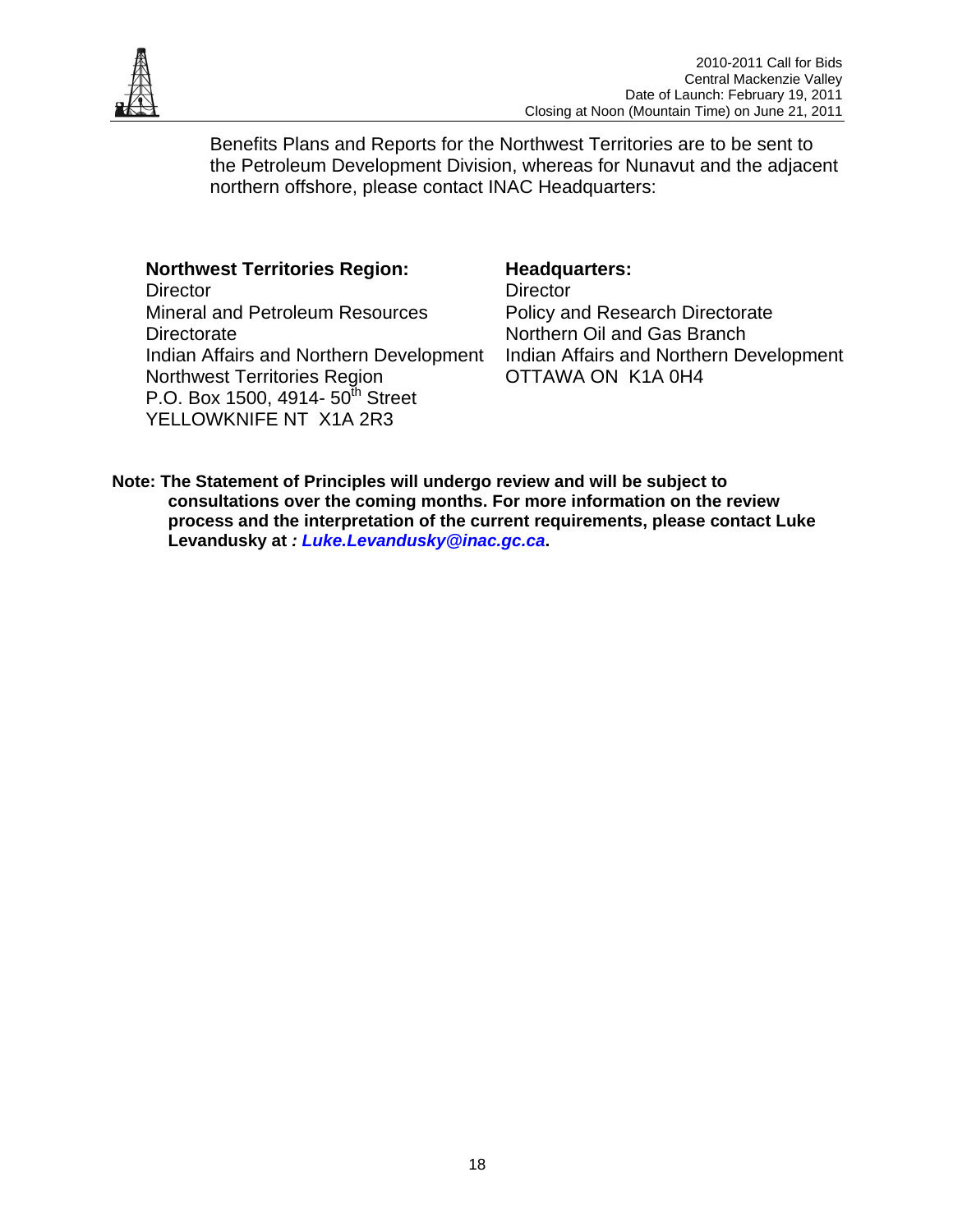

# **Further Information and Contacts**

For more information on this Call, the rights issuance process or the resource management regime, please contact:

> Rights Administration Oil and Gas Management Directorate Northern Oil and Gas Branch Indian and Northern Affairs Canada OTTAWA ON K1A 0H4 Tel: (819) 997-0877; Fax: (819) 953-5828 E-mail: *Rights@inac.gc.ca www.ainc-inac.gc.ca/nth/og/*

Any geological and well information with respect to the lands or area may be obtained from:

> Data Coordinator National Energy Board Exploration and Production 444 Seventh Avenue SW CALGARY AB T2P 0X8 Tel: (403) 292-4800; Fax: (403) 292-5876 *www.neb-one.gc.ca*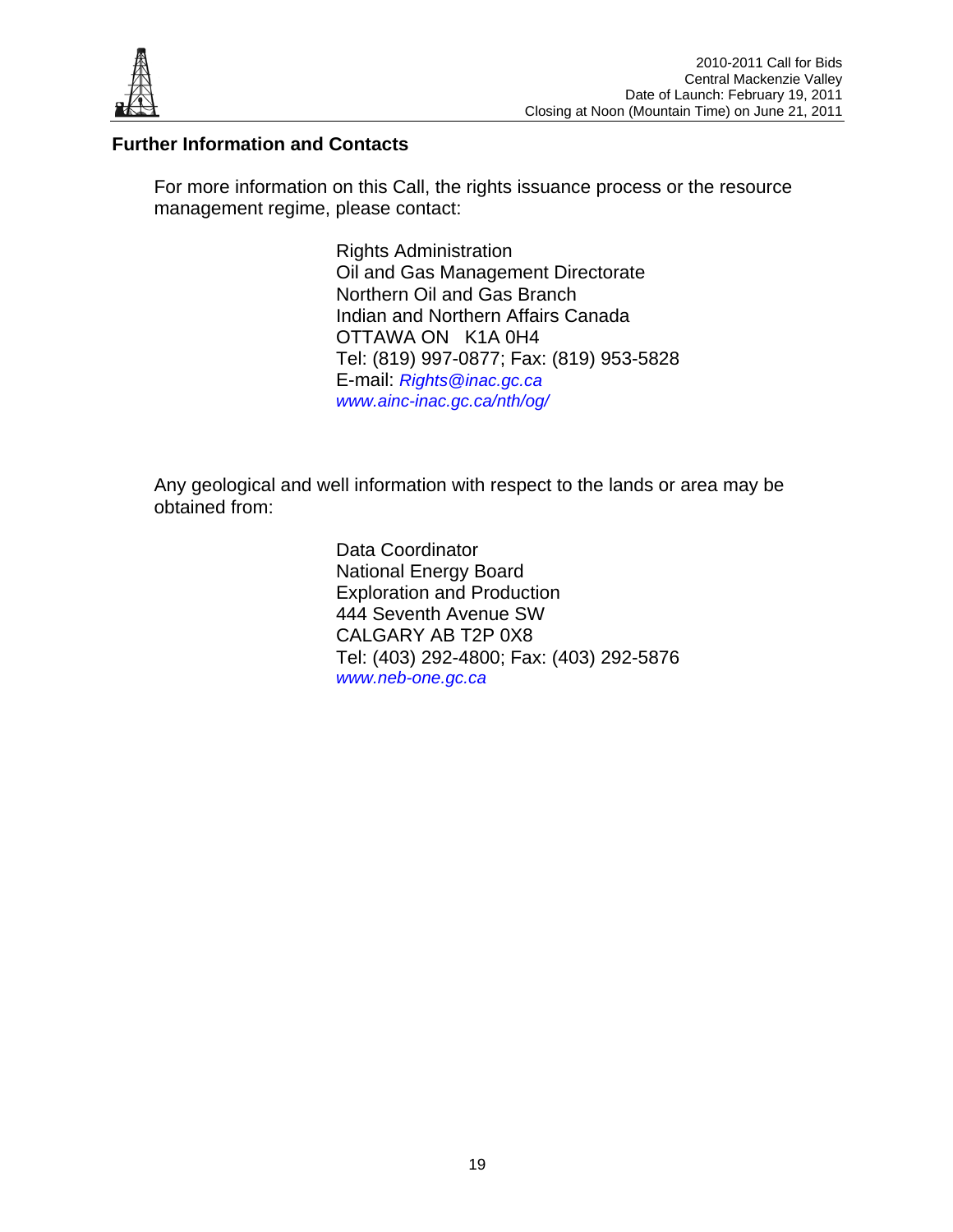

# **Gwich'in Settlement Region**

For more information regarding the terms and requirements arising out of the Gwich'in Comprehensive Land Claim Agreement, please contact:

> **President** Gwich'in Tribal Council P.O. Box 1509 INUVIK NT X0E 0T0 Phone: (867) 777-7900 Fax: (867) 777-7919

# **Sahtu Settlement Region**

For more information, regarding the terms and requirements arising out of the Sahtu Dene and Metis Comprehensive Land Claim Agreement, please contact the designated Sahtu organization nearest to the proposed exploration area.

| President                                      | President                                 |
|------------------------------------------------|-------------------------------------------|
| <b>Tulita Land &amp; Financial Corporation</b> | <b>Fort Norman Metis Land Corporation</b> |
| P.O. Box 63                                    | P.O. Box 36                               |
| TULITA NT X0E 0K0                              | TULITA NT X0E 0K0                         |
| Phone: (867) 588-3734                          | Phone: (867) 588-3201                     |
| Fax: (867) 588-4025                            | Fax: (867) 588-3806                       |
| President                                      | President                                 |
| <b>Yamoga Land Corporation</b>                 | <b>Fort Good Hope Metis</b>               |
| P.O. Box 18                                    | <b>Land Corporation</b>                   |
| FORT GOOD HOPE NT X0E 0H0                      | P.O. Box 11                               |
| Phone: (867) 598-2519                          | FORT GOOD HOPE NT X0E 0H0                 |
| Fax: (867) 598-2437                            | Phone: (867) 598-2105                     |
|                                                | Fax: (867) 598-2160                       |
| <b>President</b>                               | President                                 |
| <b>Ayoni Keh Land Corporation</b>              | <b>Déline Land Corporation</b>            |
| P.O. Box 43                                    | P.O. Box 156                              |
| COLVILLE LAKE NT X0E 0L0                       | DÉLINE NT X0E 0G0                         |
| Phone: (867) 709-2700                          | Phone: (867) 589-8100                     |
| Fax: (867) 709-2202 or (867) 709-2217          | Fax: (867) 589-8101                       |
| President                                      |                                           |
| <b>Norman Wells Land Corporation</b>           |                                           |
| P.O. Box 69                                    |                                           |
| NORMAN WELLS, NT X0E OV0                       |                                           |
| Phone: (867) 587-2455                          |                                           |
| Fax: (867)587-2545                             |                                           |
|                                                |                                           |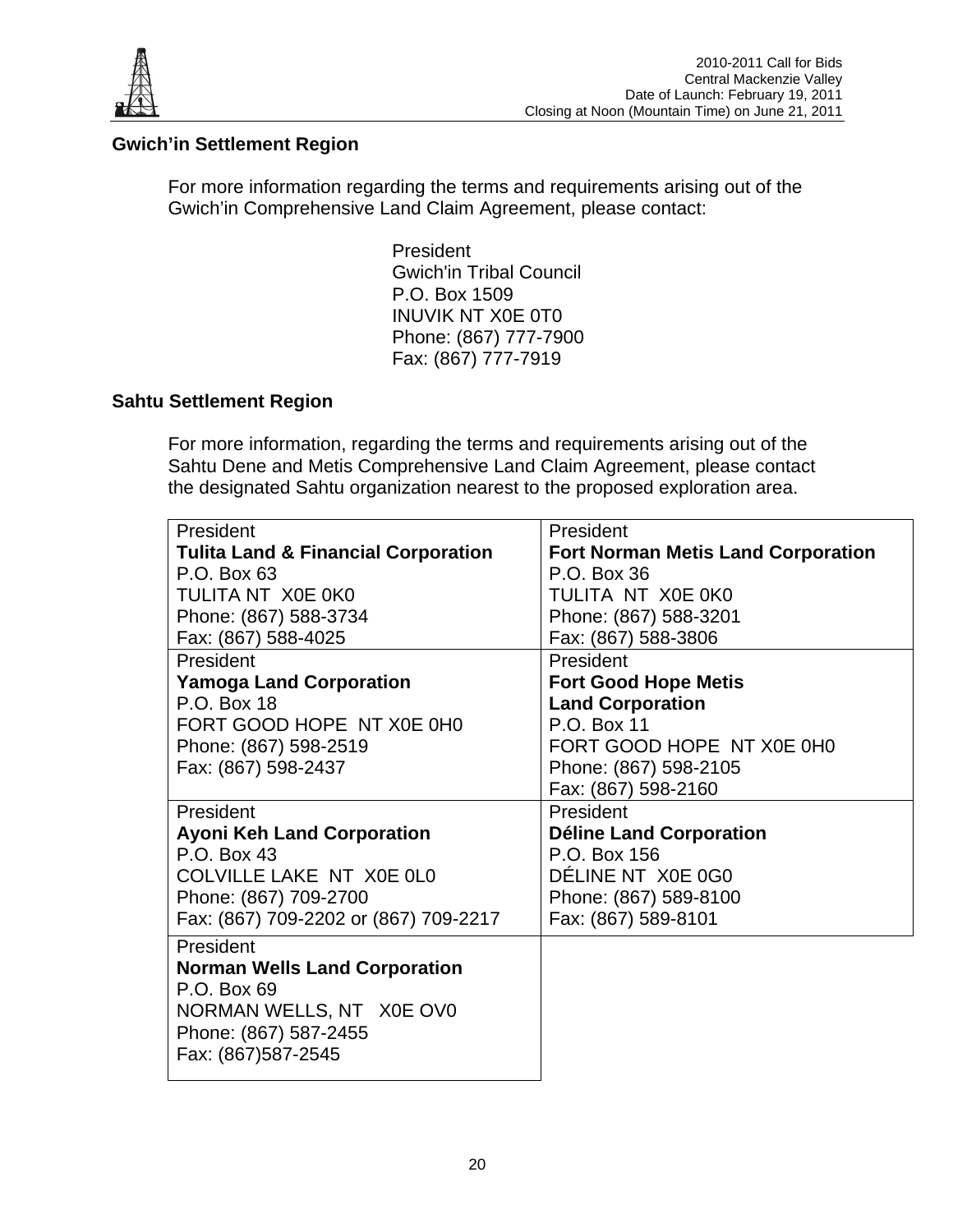

| Canadä |  |
|--------|--|
|        |  |
|        |  |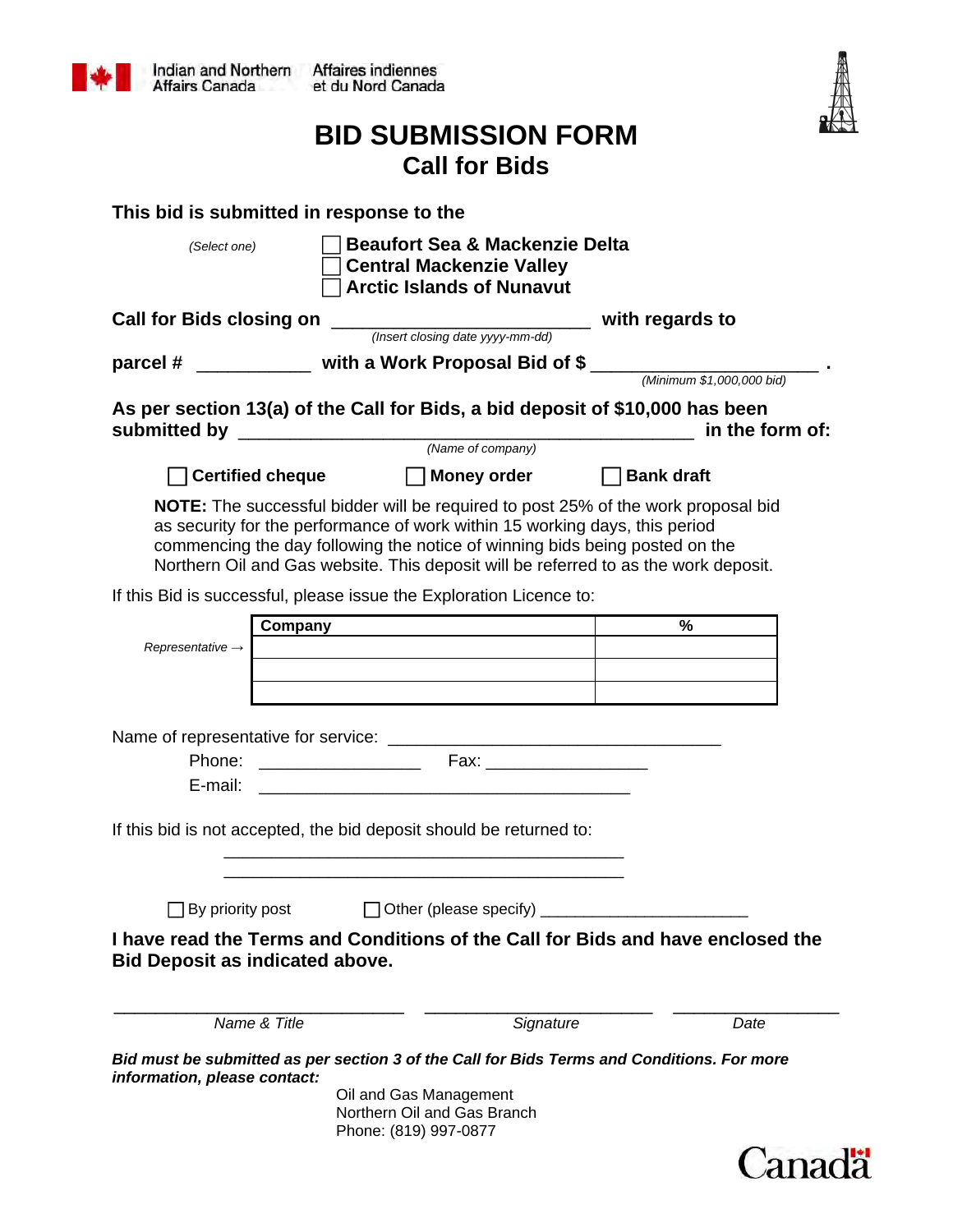#### **Sample Letter of Credit**

*(DATE OF ISSUE)*

#### **IRREVOCABLE STANDBY LETTER OF CREDIT NO.** *(L/C NO.)* **FOR** *( \$ AMOUNT CAD.)*

#### **BENEFICIARY APPLICANT**

The Receiver General for Canada as represented by the Director, Oil and Gas Management Directorate, Northern Oil and Gas Branch Department of Indian Affairs and Northern Development 6th floor, 10 Wellington Street Hull, Quebec K1A OH4 **AMOUNT** \$...........................Cad.

*(amount in words)---00/100 Canadian Dollars*

# **EXPIRY DATE**

at our counters in OTTAWA, Ontario

At the request of and for the account of our customer *(Applicant - Name and Address)* the "Customer", we hereby establish in the Beneficiary's favour our Irrevocable Standby Letter of Credit **number** *(L/C NO.)* for a sum not exceeding in the aggregate amount of *(Amount in Words)***--00/100 Canadian Dollars** *(\$..............................Cad.).*

This Credit is given in support of the Customer's agreement with the Oil and Gas Management Directorate, Northern Oil and Gas Branch, Northern Affairs Sector, Department of Indian Affairs and Northern Development, and Exploration Licence No #........... (the "Licence") and relates to the Terms and Conditions in the Licence dated *(Date of Licence)***,** equal in the amount to the sum of this Credit.

#### *(In the event that the Exploration Licence has not yet been issued, then refer to the Parcel No........... and Call for Bids name, date, and indicate that an Exploration Licence will be issued for this Parcel).*

Our obligation to pay is irrevocable, absolute and unconditional and, in furtherance and support thereof and without limiting the irrevocable, absolute and unconditional nature of our obligations to the Beneficiary hereunder, any demand by the Beneficiary shall be honoured without any inquiry as to the Beneficiary's rights to make such demand, without regard to or recognition of any contractual rights, claims or defences (legal or equitable) of the Customer against the Beneficiary and without regard to any other defence to the Beneficiary's demand for payment, arising as a result of any dispute between the Beneficiary and the Customer or between the Customer and ourselves.

Payment under this Irrevocable Standby Letter of Credit shall be available to the Beneficiary on sight against presentation by the Beneficiary to *(issuing Bank, name and address)* of a written demand for payment, which demand we shall honour without inquiring whether the Beneficiary has a right as between the Beneficiary and the Customer to make such a demand, without recognizing any claims of the Customer and without raising any defence arising as between the Customer and ourselves, accompanied by a certification signed by the Beneficiary or an authorized representative that the Customer is in default under the terms of the Licence.

Partial drawings are permitted.

It is understood that the Bank is obligated under this Credit to the payment of monies only and not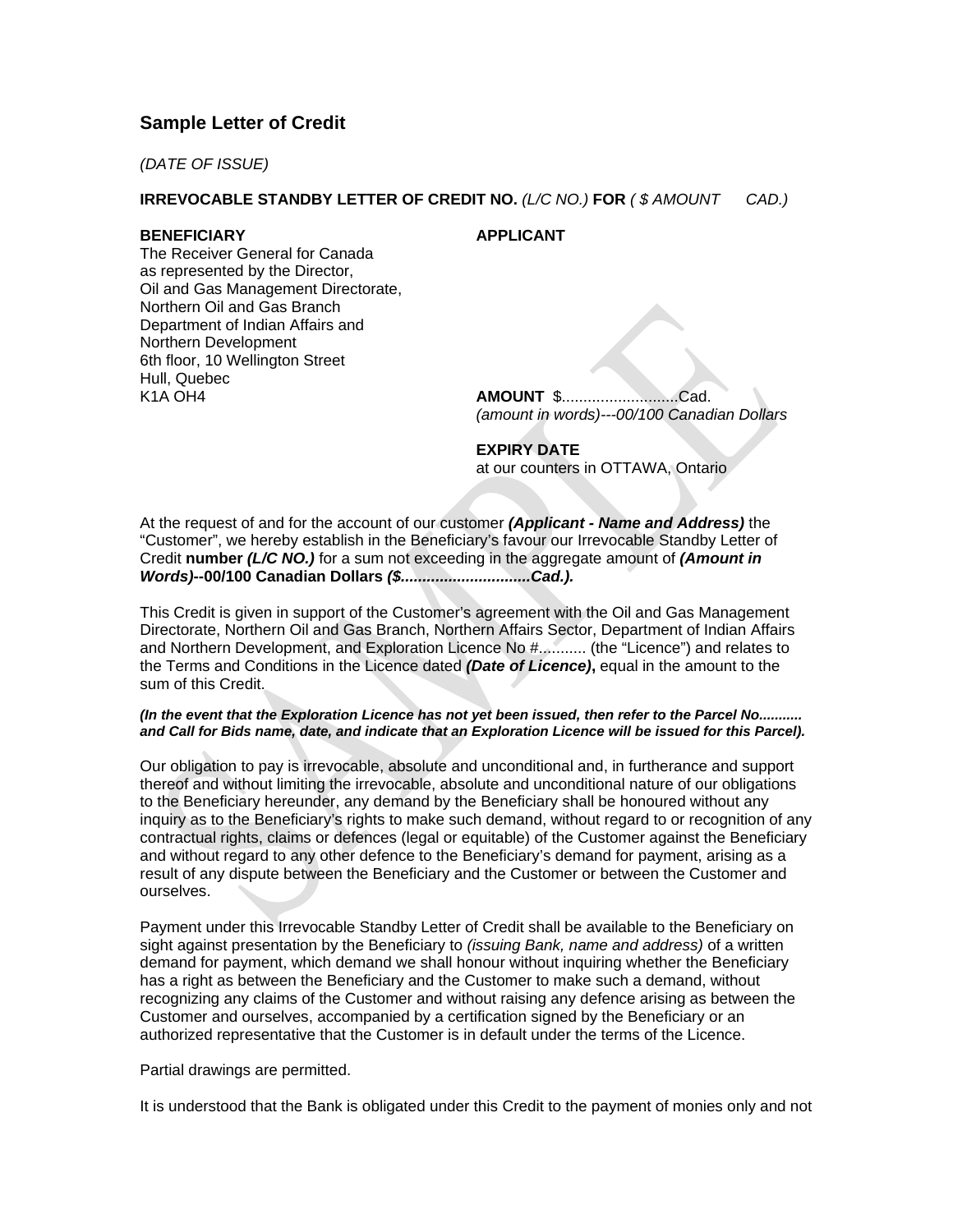the performance of the Licence.

It is a condition of this Letter of Credit that it **shall be deemed to be automatically extended** without amendment, for one year from the present or any future expiration date hereof, **unless one hundred and twenty (120) days** prior to any such date, we shall notify the Beneficiary in writing at the address noted above, by Certified Mail that we elect not to consider this Letter of Credit renewed for any such additional period. Upon receipt by you of such notice, you may draw by means of your written demand accompanied by your above written certificate.

This Irrevocable Standby Letter of Credit is subject to the Uniform Customs and Practices for Documentary Credits (1993 Revision), International Chamber of Commerce Publication No. 500. Notwithstanding Article 17 of said Publication, if this Documentary Credit expires during an interruption of business as described in Article 17, we agree to effect payment if this Documentary Credit is drawn on us within fifteen (15) days after resumption of business.

Countersigned:

*(Authorized Signature) (Authorized Signature)*

 $\overline{\phantom{a}}$  , and the contract of the contract of the contract of the contract of the contract of the contract of the contract of the contract of the contract of the contract of the contract of the contract of the contrac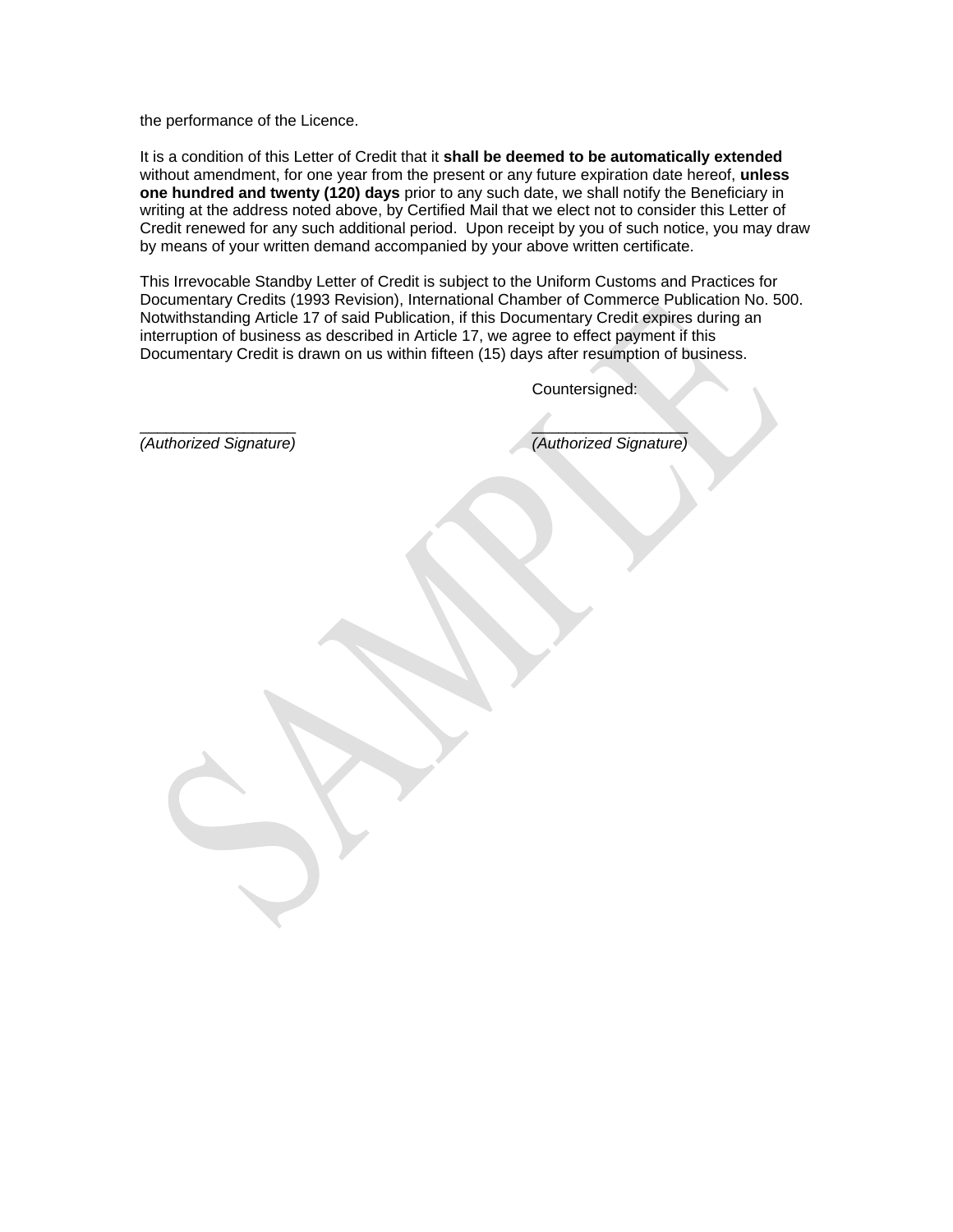# **Proposed Exploration Licence**

THIS LICENCE is effective as of  $\blacksquare$ 

ISSUED BY THE MINISTER OF INDIAN AFFAIRS AND NORTHERN DEVELOPMENT (hereinafter called the "Minister"),

TO THE INTEREST OWNER, THE SERIES OF THE LIGHT  $\sim$ 

WHEREAS the Minister is empowered pursuant to the Act to issue an Exploration Licence (hereinafter called the "Licence") relating to the Lands;

| AND WHEREAS the Minister has selected the bid in the amount of |                                                                                                                                                                                                                                |                         |
|----------------------------------------------------------------|--------------------------------------------------------------------------------------------------------------------------------------------------------------------------------------------------------------------------------|-------------------------|
| \$                                                             | submitted by the control of the control of the control of the control of the control of the control of the control of the control of the control of the control of the control of the control of the control of the control of | as the winning bid in   |
| respect of parcel No. <u>shipper</u> posted in the             |                                                                                                                                                                                                                                | Call for Bids published |
| in Part I of the Canada Gazette on                             |                                                                                                                                                                                                                                |                         |

AND WHEREAS, in submitting such a bid, \_\_\_\_\_\_\_\_\_\_\_\_\_\_\_ has agreed to the terms and conditions of this Licence;

NOW THEREFORE this Licence is issued upon the following terms and conditions:

# **1. Interpretation**

(a) In this Licence, including all Schedules annexed hereto, unless the context requires otherwise:

i."Act" means the *Canada Petroleum Resources Act*;

ii."Operations Act" means the *Canada Oil and Gas Operations Act*;

iii."Lands" means the frontier lands described in Schedule I or such portion thereof that remains subject to this Licence from time to time;

iv."Period" means a segment or portion of the term described in Schedule III or, if no period is described therein, means the entire term of this Licence;

v."Regulations" means any and all regulations now made or that may be made at any time under the authority of the Act or the Operations Act, and any Acts passed in substitution therefor.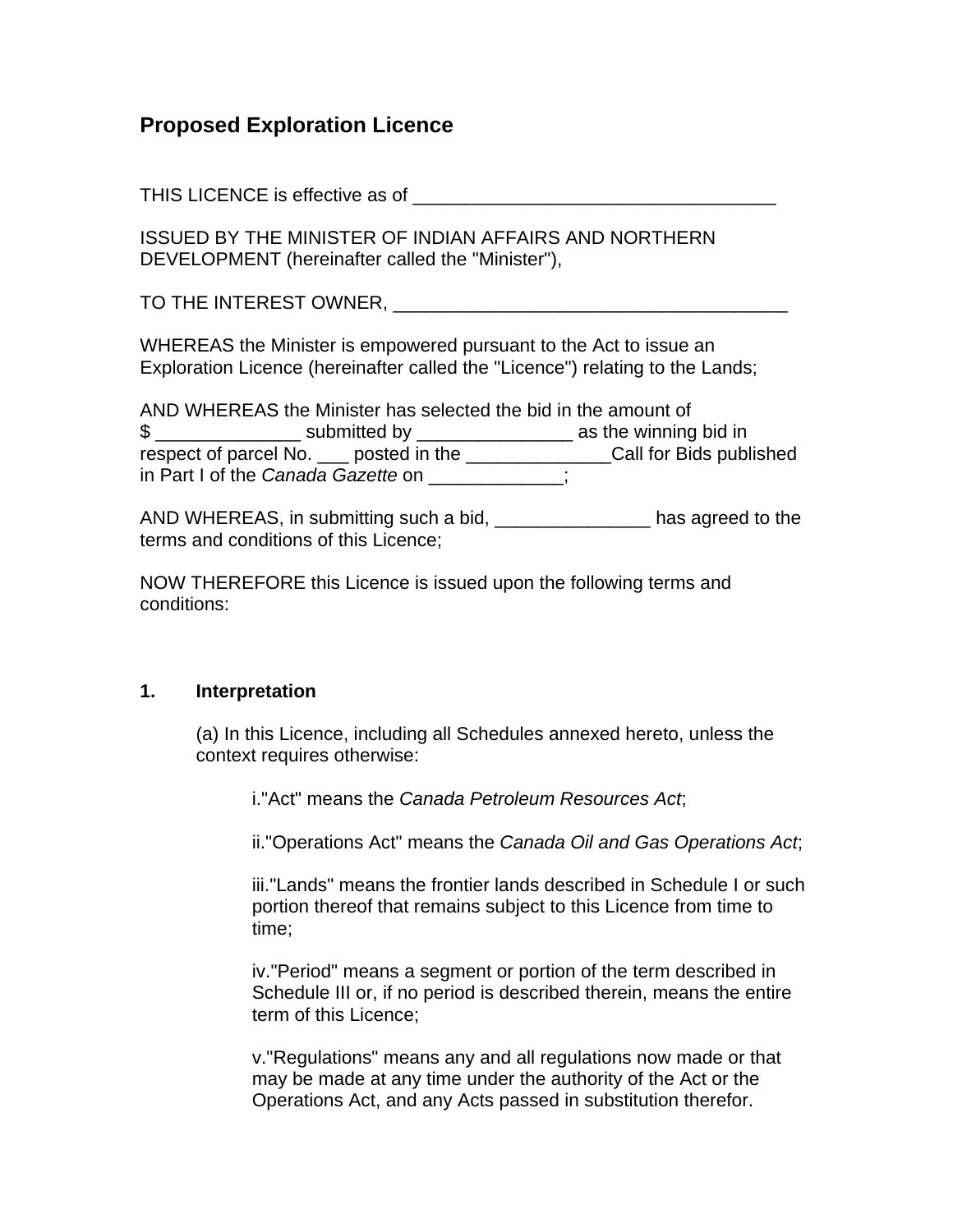(b) All words and phrases used in this Licence have the meaning given by the Act, the Operations Act, or the Regulations.

(c) This Licence is issued under and subject to the Act, the Operations Act, and any act passed in substitution therefor, the Regulations and the provisions of any other act of Canada and regulations made thereunder that relate to or affect this Licence and the Act. The Regulations and such other act and other regulations shall be deemed to be incorporated into this Licence as though specifically enumerated herein.

(d) The following Schedules are attached and made part of this Licence: Schedule I - Lands; Schedule II - Ownership; Schedule III - Term and Conditions; Schedule IV - Representative(s) and Addresses for Service.

# **2. Rights**

(a) Subject to the Act and the Operations Act, this Licence confers, with respect to the frontier lands to which this Licence applies,

- i. the right to explore for, and the exclusive right to drill and test for, petroleum;
- ii. the exclusive right to develop those frontier lands in order to produce petroleum; and
- iii. the exclusive right, subject to compliance with the other provisions of the Act, to obtain a production licence.

(b) This Licence shall be held by the interest holders as to the Lands, in the shares as set forth and described in Schedule II, or as amended from time to time.

(c) The rights under this Licence are subject to the right of any other Licence holder to enter on and use the area subject to this Licence to the extent necessary to enable that other Licence holder to exercise the rights under that other Licence.

# **3. Term**

Subject to the Act, the term of this Licence is as set out in Schedule III.

# **4. Annual Rentals**

(a) Rentals, if any, shall be levied annually at the rate set forth in Schedule III.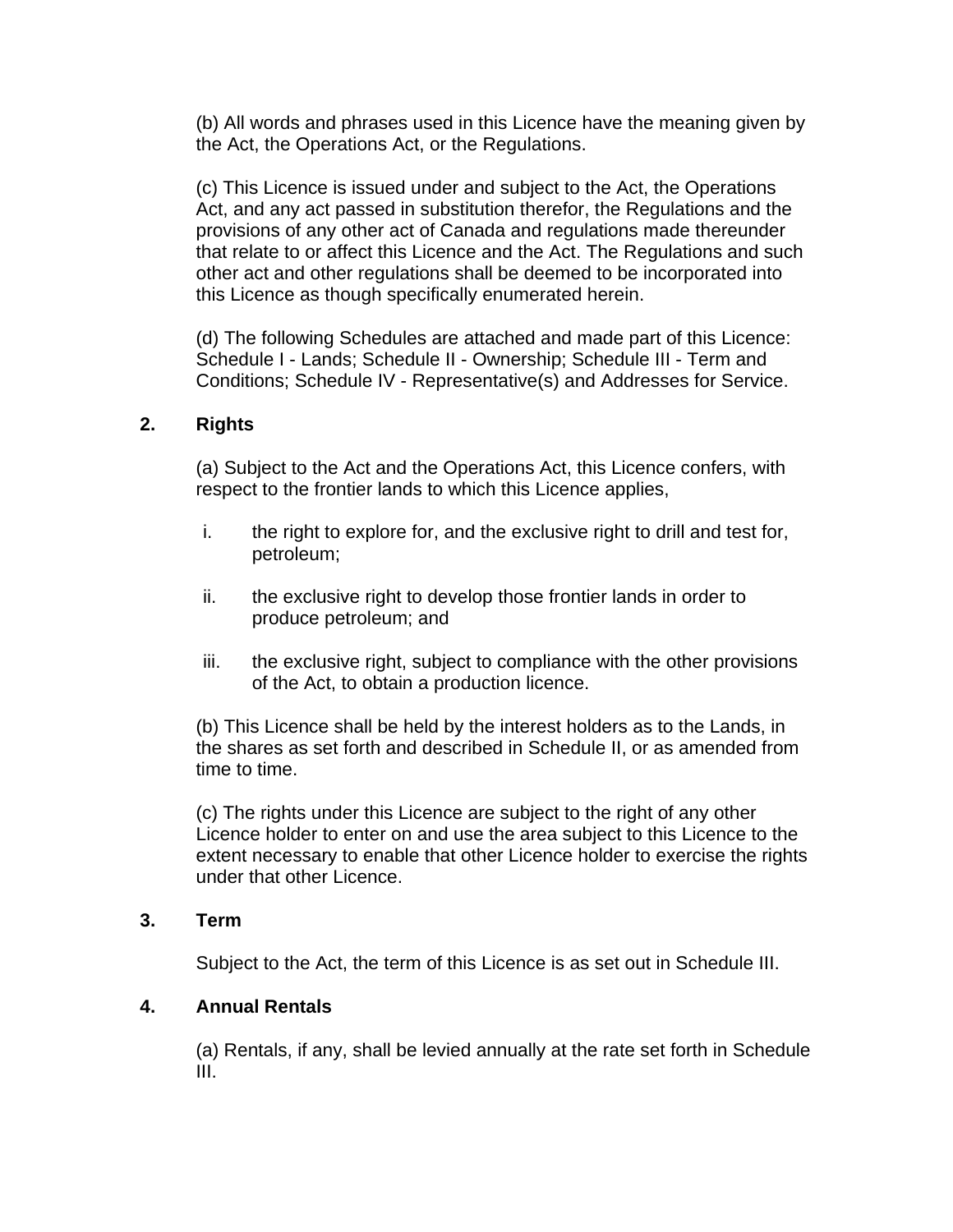(b) Rentals, if levied, shall be paid in advance, in respect of the Lands. The payment of rentals may be secured by cheque, promissory note, letter of credit or other negotiable financial instrument in a form satisfactory to the Minister.

(c) Rentals paid shall be refunded annually at the rate set forth in Schedule III.

# **5. Indemnity**

(a) It is a condition of this Licence that the interest holders shall, in respect of that portion of the Lands to which such interest holder's share relates, at all times, jointly and severally, indemnify and save harmless Canada from and against all claims, demands, loss, costs, damages, actions, suits or other proceedings by whomsoever made, sustained, brought or prosecuted, in any manner based upon, occasioned by, or attributable to, anything done or omitted to be done by, through, or under, or with the consent of the interest owner, or an interest holder, notwithstanding any agreement or arrangement entered into by an interest owner or interest holder which does or may result in the transfer, assignment or other disposition of the interest or share therein, in the fulfilment of the terms and conditions made herein or in the exercise of the rights or obligations contained herein.

(b) For greater certainty, interest holders in this Licence who do not hold shares with respect to that portion of the lands in relation to which a claim, demand, loss, cost, damage, action,suit or other proceeding arises are not liable to indemnify Canada under subparagraph 5(a).

(c) For the purposes of subparagraphs 5(a) and 5(b), "Canada" shall not include a Crown corporation.

(d) This clause shall survive this Exploration Licence and will be incorporated into any Significant Discovery Licence and Production Licence that arises therefrom.

# **6. Liability**

(a) An interest holder shall be liable under the provisions of this Licence, the Act, the Operations Act and the Regulations for all claims, demands, loss, costs, damages, actions, suits or other proceedings in respect of any work or activity conducted, or caused to be conducted, by, through, or under, or with the consent of such interest holder. Any transfer, assignment, or other disposition of the interest, or of a share therein, shall not have the effect of discontinuing such liability in respect of such work or activity, related to the interest, or share therein, so disposed, that was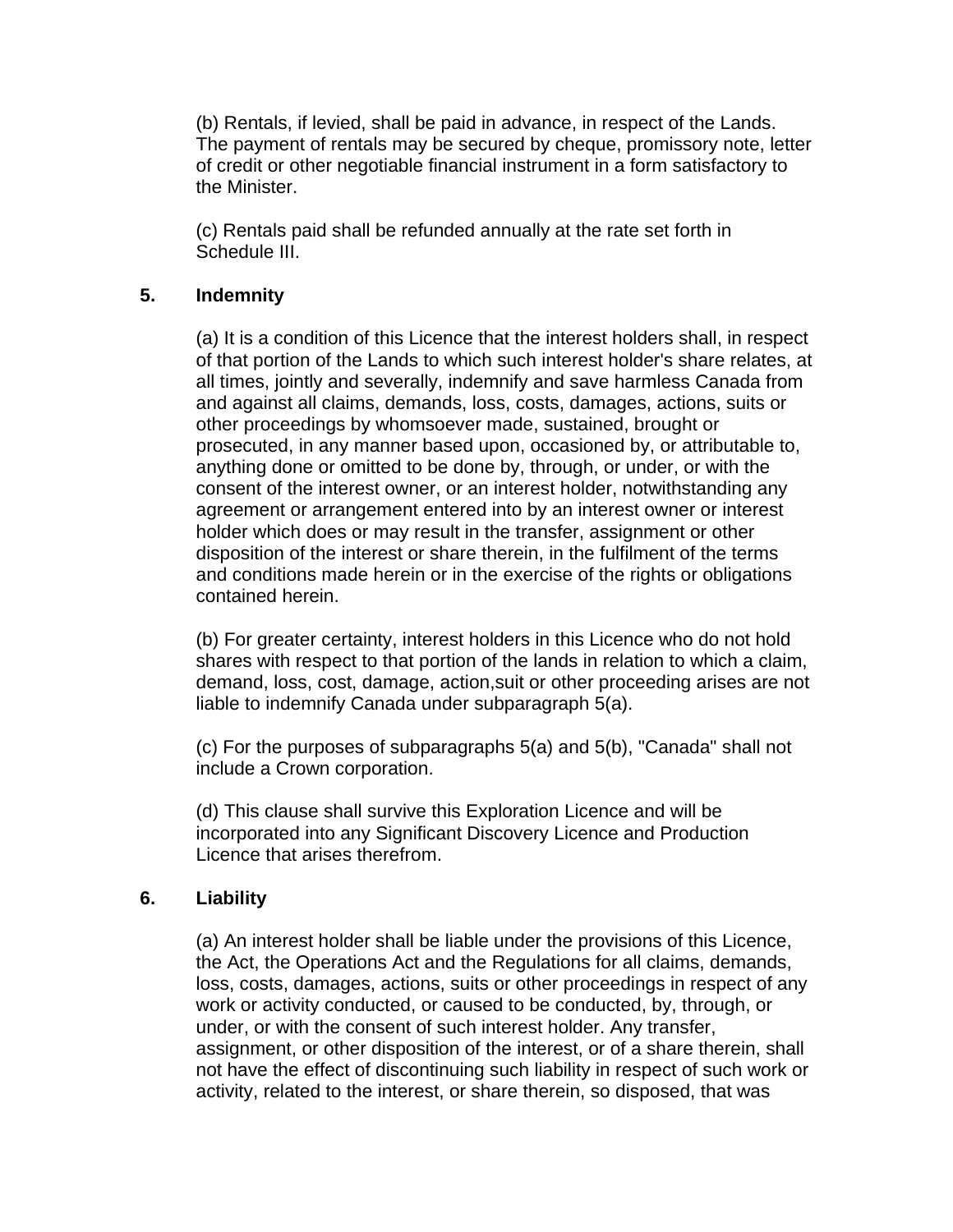conducted before that transfer, assignment, or other disposition was registered pursuant to the Act and Regulations. For greater certainty, liability, as aforesaid, does not relate to any work or activity conducted after such party ceases to be an interest holder in this Licence.

(b) This clause shall survive this Exploration Licence and will be incorporated into any Significant Discovery Licence and Production Licence that arises therefrom.

# **7. Successors and Assigns**

Subject to paragraph 6, this Licence enures to the benefit of and is binding on the Minister and the interest owner and their respective heirs, administrators, successors and assigns.

#### **8. Notice**

Any notice, communication or statement required under the Act or the Operations Act shall be served on the designated person, on behalf of the Minister or on the interest owner, as the case may be, by personal delivery, or by fax at that address specified in Schedule IV hereof, or such other addresses as may be designated from time to time by the Minister or the interest owner, as the case may be.

# **9. Waiver and Relief**

Where the Minister is satisfied that the Licence requirements as described under clause 2 of Schedule III cannot be executed within the time periods or to the extent provided therein, the Minister may, subject to the Act, grant an extension or extensions thereof in writing, provided always that the Minister is also satisfied that the failure to execute the above requirements is for reasons beyond the reasonable control of the interest owner, and that the interest owner continues to diligently pursue a remedy for such situation.

# **10. Representative**

Unless otherwise designated in the prescribed manner, for the purpose of this Licence the representative or representatives, as the case may be, of the interest owner shall be as specified in Schedule IV.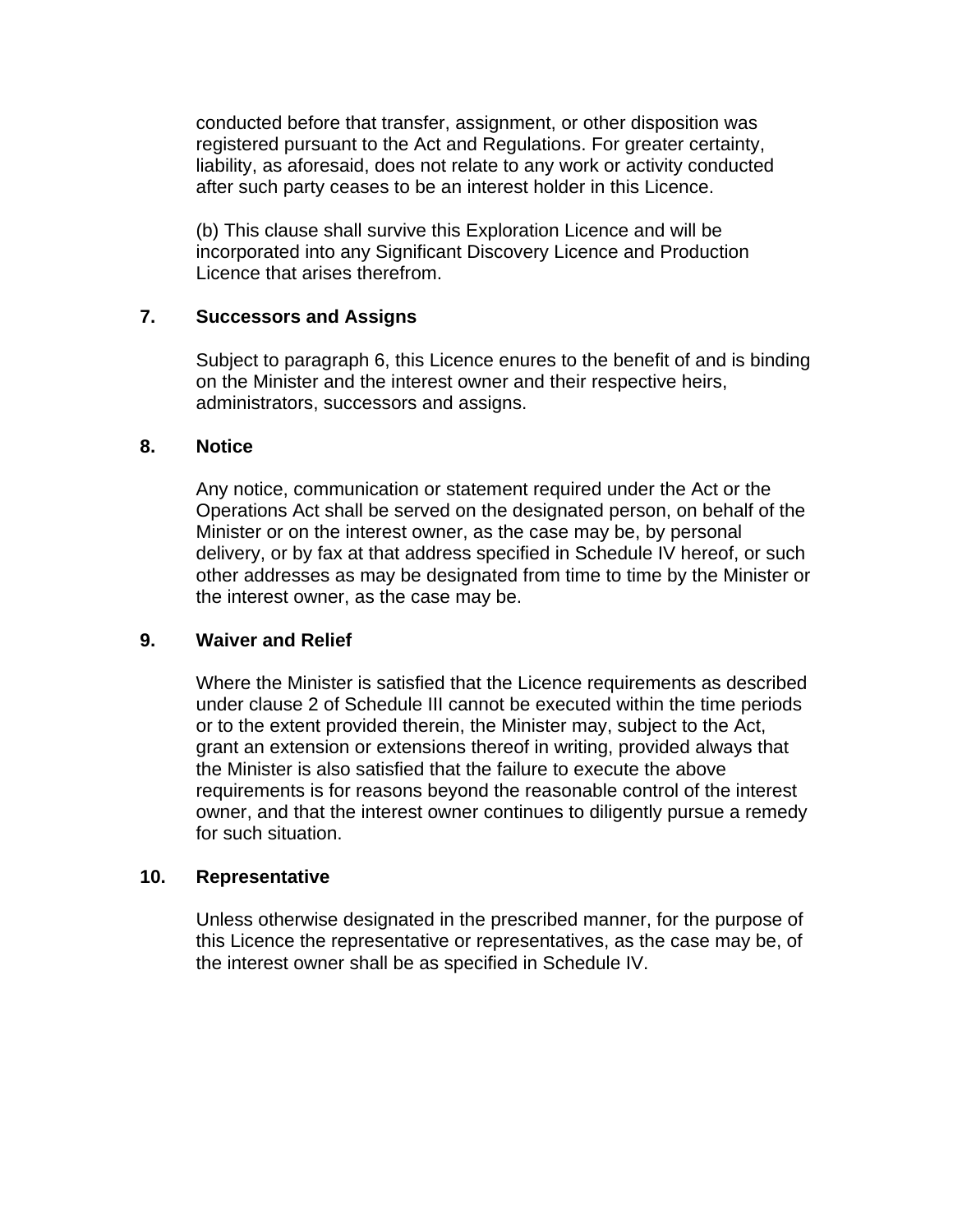# **11. Agreement**

The issuance of this Licence by the Minister and acceptance thereof by the interest owner constitutes agreement between the interest owner and the Minister as to the terms and conditions contained herein.

ISSUED at Gatineau, this \_\_\_\_\_\_\_\_\_\_ day of \_\_\_\_\_\_\_\_\_\_\_\_\_\_\_\_, \_\_\_\_\_\_\_.

MINISTER of Indian Affairs and Northern Development

\_\_\_\_\_\_\_\_\_\_\_\_\_\_\_\_\_\_\_\_\_\_\_\_\_\_\_\_\_\_\_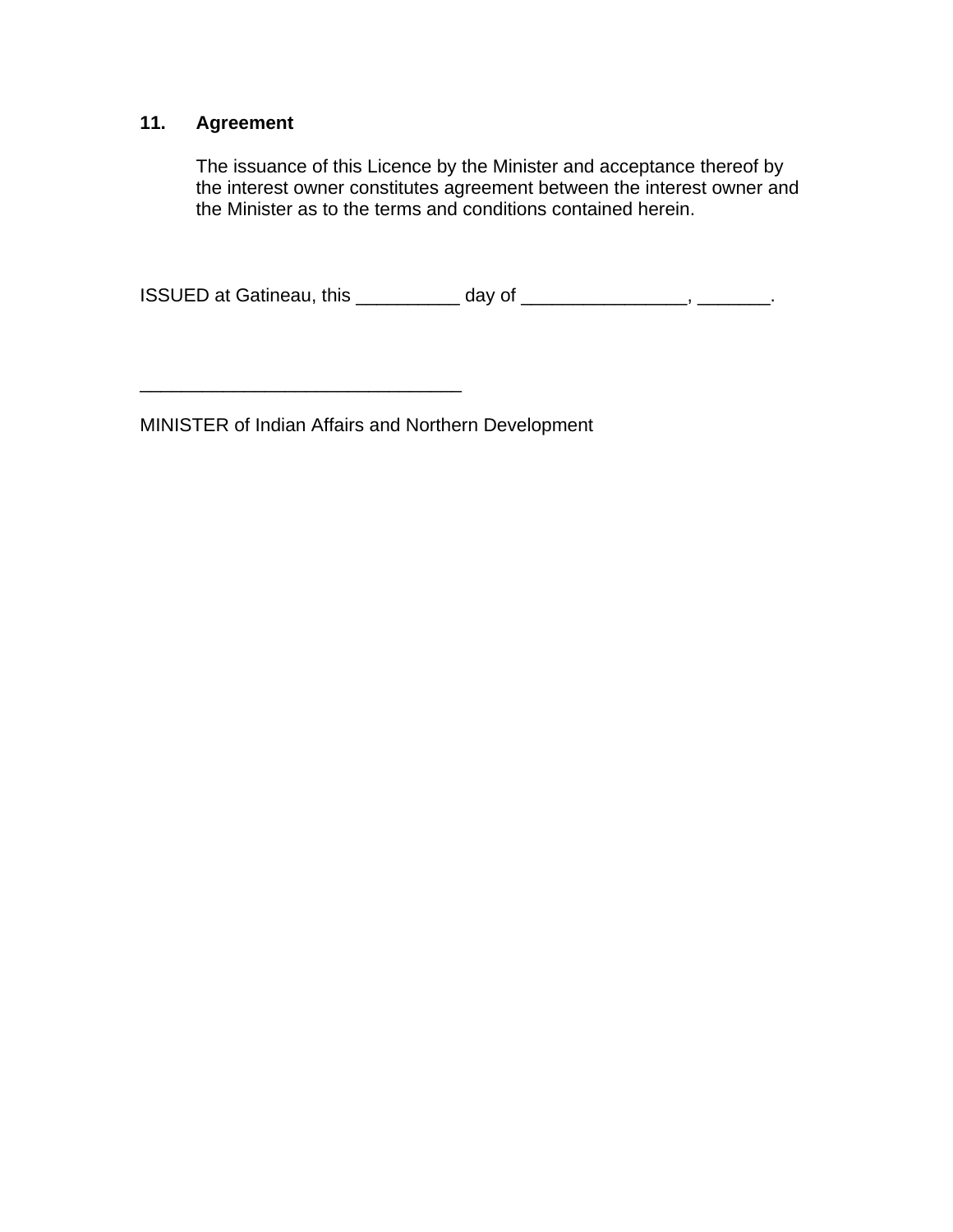# **Schedules for the Exploration Licence**

# **Schedule I: Lands**

| <b>SAMPLE</b>    |             |                 |
|------------------|-------------|-----------------|
| Latitude         | Longitude   | Section(s)      |
| $69^{\circ}$ 40' | 133015'     | 9-10, 19-20, 30 |
|                  | 15<br>1330. | 1-4.11-12.21.31 |
|                  |             |                 |

(\_\_\_\_\_\_\_\_ hectares, more or less)

# **Schedule II: Ownership**

| Latitude | Longitude             | Section(s)   Interest Holder(s) | <b>Share %</b> |
|----------|-----------------------|---------------------------------|----------------|
|          | See Schedule I: Lands | Company Name(s)                 | % holdings     |

# *Canada Petroleum Resources Act s.s.85*

"Where an interest holder of an interest or any share therein enters into an agreement or arrangement that is or may result in a transfer, assignment or other disposition of the interest or any share therein, the interest holder shall give notice of the agreement or arrangement to the Minister, together with a copy of the agreement or arrangement or, if the Minister approves, a summary of its terms and conditions or, on the request of the Minister, a copy of the agreement or arrangement."

To comply with this requirement please use Form 15: Summary Form - Notification of an Agreement/Arrangement that is or may result in a Transfer.

# **Schedule III: Terms and Conditions**

# **1. TERM**

This Licence has a term of nine (9) years commencing on \_\_\_\_\_\_\_\_\_.

*Central Mackenzie Valley and Beaufort Sea & Mackenzie Delta Regions:* 

The term shall be comprised of two (2) consecutive periods of five (5) and four (4) years each. Subject to the Licence, Period 2 shall follow Period 1.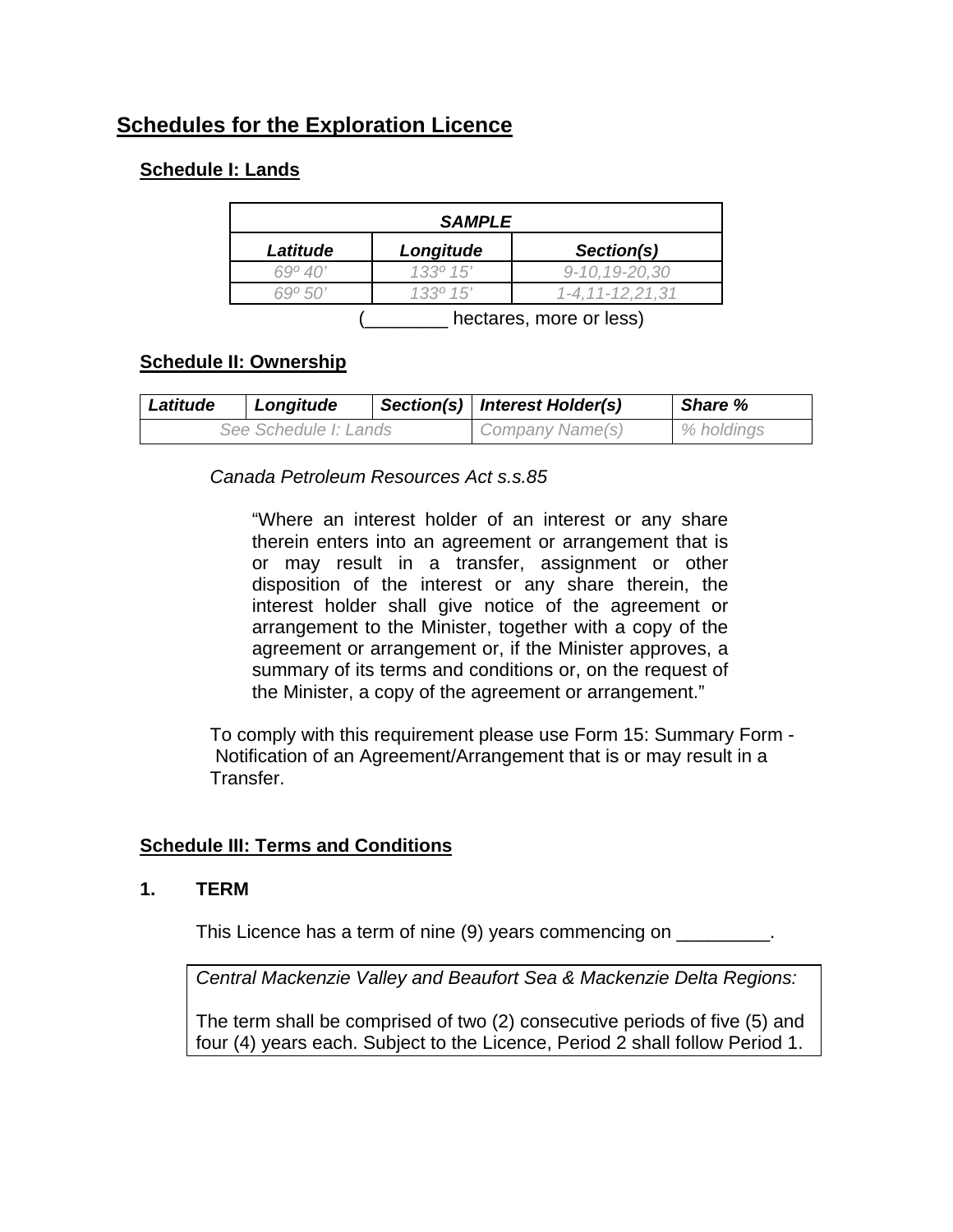*Arctic Islands of Nunavut Region:* 

The term shall be comprised of two consecutive periods of six (6) and three (3) years each. Subject to the Licence, Period 2 shall follow Period 1.

#### **2. WORK PROGRAM**

The drilling of one (1) exploratory or delineation well prior to the end of Period 1 of the term is a condition precedent to obtaining tenure to Period 2.

Such a well should reach a depth sufficient to evaluate a prospective horizon as described in the geological prognosis in the application for *Authority to Drill a Well*.

Where a well has been commenced and drilling is being pursued diligently, Period 1 shall continue until the well has been completed. Period 2 shall be reduced accordingly.

Failure to drill a well on the lands by the end of Period 1 will result in the termination of the Exploration Licence. Consequently, lands revert to the Crown as Crown reserve lands. Any remaining Work Deposit will be forfeited.

# **Drilling Deposit**

The interest owner may, at its option, in order to meet the work requirement, extend Period 1 for one year by posting a Drilling Deposit, in the name of the Receiver General for Canada with the Northern Oil and Gas Branch of the Department of Indian Affairs and Northern Development, before the end of the last year of Period 1. Where Period 1 is extended by the posting of a Drilling Deposit, Period 2 shall be reduced accordingly.

This Drilling Deposit shall be in the amount of \$1,000,000.00 and in a form acceptable to the Department. If a Drilling Deposit is posted, it will be refunded in full if the licence is validated as required to obtain tenure for Period 2 by the drilling of a well. If a validation well is not drilled or has not been commenced within the one year extension, the Drilling Deposit will be forfeited to the Receiver General for Canada upon the termination of the licence at the end of Period 1. If a well has been commenced and drilling operations are being diligently pursued, Period 1 will continue until the well has been completed. Allowable expenditures cannot be applied against the Drilling Deposit.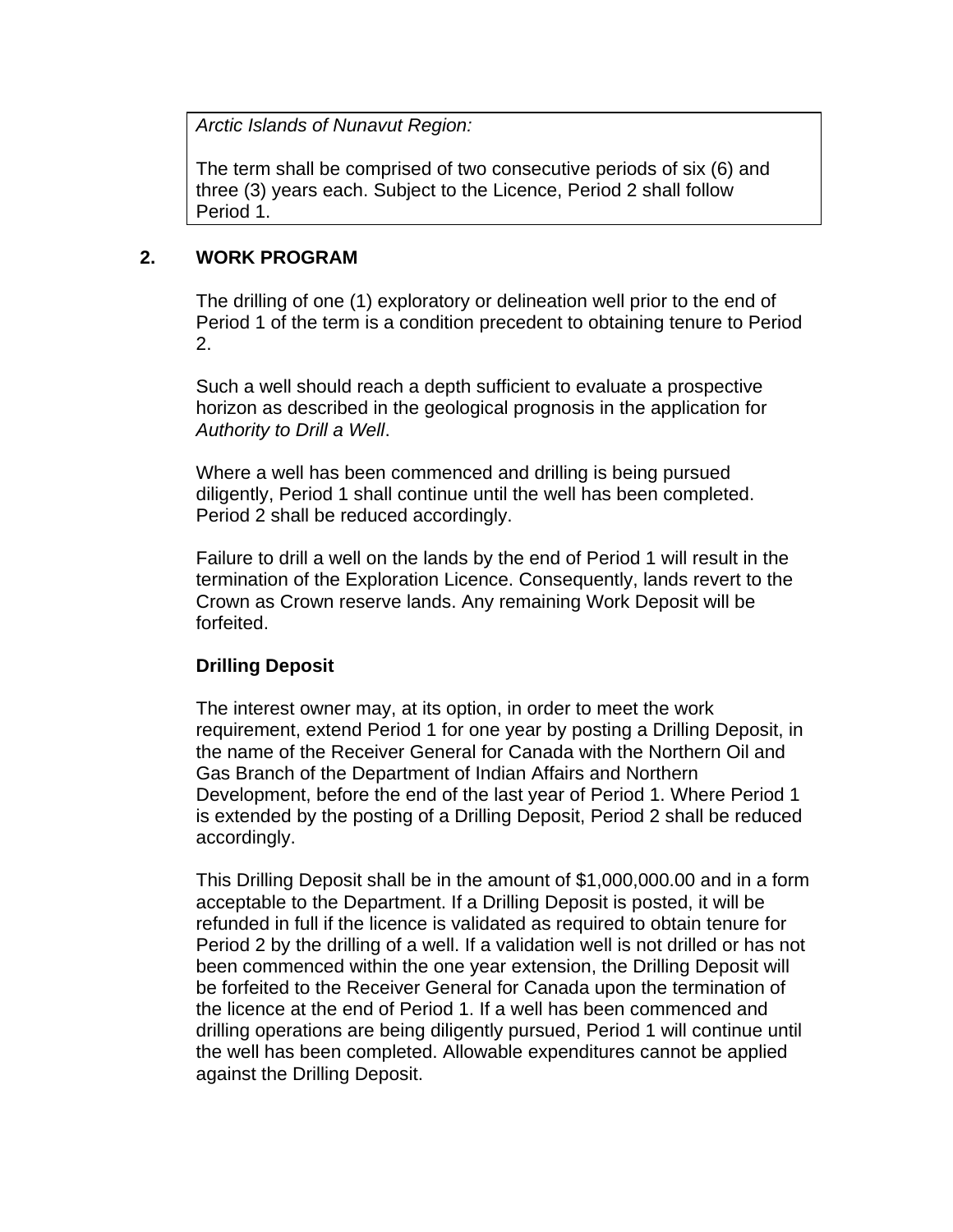As a result of the extension of Period 1 by the posting of a Drilling Deposit, rentals payable in Period 2 will be applicable at the following rates, for the first year after the extension, at \$5.50 per hectare and all subsequent years at \$8.00 per hectare. All other rental provisions remain applicable.

# **3. WORK DEPOSIT**

This Licence is accompanied by a Work Deposit in the amount of twentyfive per cent (25%) of the bid submitted.

Work Deposits are refundable as expenditures are deemed allowable during Period 1 of the term of the Exploration Licence. A credit against the Work Deposit will be made on the basis of twenty-five per cent (25%) of allowable expenditures, referred to hereafter, as they are approved. Any Work Deposit balance remaining at the end of Period 1 will be forfeited.

Expenditures incurred in Period 2 of the term will not be credited against the Work Deposit.

# **4. RENTALS**

Rentals paid during Period 2 are refundable as allowable expenses are incurred during Period 2. There are no rentals payable during Period 1 of the term. In Period 2, rentals will be applicable at the following rates:

| 1st year         | \$3.00/ha |
|------------------|-----------|
| 2nd year         | \$5.50/ha |
| 3rd and 4th year | \$8.00/ha |

Rentals will be payable annually, in advance of the anniversary date of the licence, and are to be submitted by cheque payable to the Receiver General for Canada, promissory note supported by a bank letter of guarantee, letter of credit or other negotiable financial instrument in a form satisfactory to the Minister.

*Central Mackenzie Valley and Beaufort Sea & Mackenzie Delta Regions:* 

Rentals for the first year of Period 2 will be payable in full even if Period 1 is continued beyond the 5th year, as the case may be, due to the drilling of a well.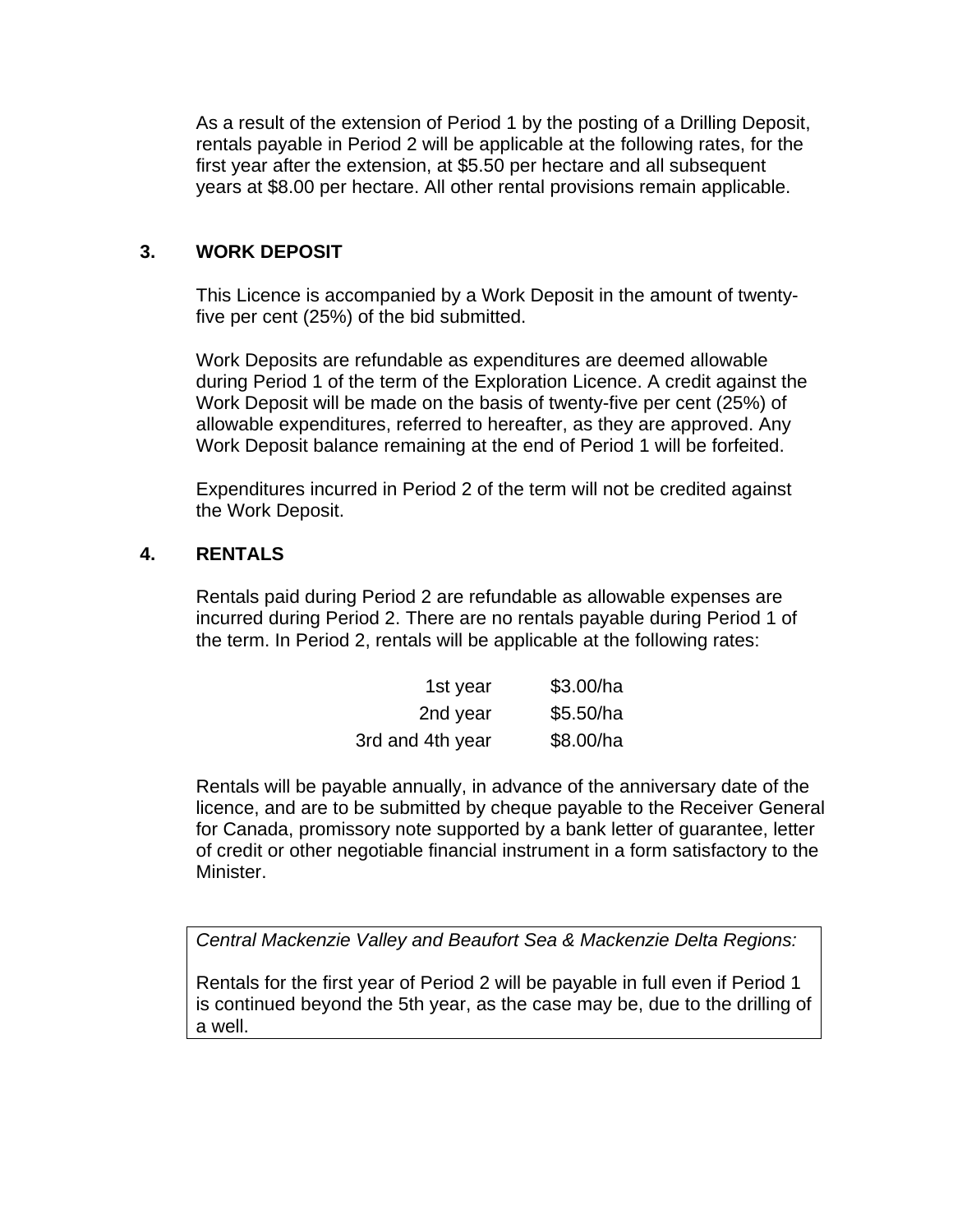*Arctic Islands of Nunavut Region:* 

Rentals for the first year of Period 2 will be payable in full even if Period 1 is continued beyond the 6th year, as the case may be, due to the drilling of a well.

When an exploration licence continues in force beyond Period 2 due to the drilling of a well deemed to be pursued diligently in accordance with Section 27 of the *Canada Petroleum Resources Act*, rentals will be payable at the rates applicable during the last year of Period 2. Such rentals will be payable monthly, in advance, at the rate of one twelfth (1/12) of the applicable annual rates.

Failure to pay rentals will result in the early termination of the Exploration Licence, consequently, the lands will revert to the Crown as Crown reserve lands.

Rentals may be payable on lands included in a significant discovery licence.

# **5. ALLOWABLE EXPENDITURES**

Work Deposits and rentals will be refunded on the following basis, subject to further clarification by the Rights Administrator:

Costs related to the following classes of exploratory work undertaken as part of a program authorized by the National Energy Board may be claimed AT COST:-

**Data acquisition** by means of reflection seismic surveys or other geophysical, geo-technical or geological surveys, including costs relating to field acquisition and processing, inspection and clean-up.

**Data purchase** from vendors at arm's length for re-processing and/or interpretation, to the extent that the data assist the evaluation of the specific licence.

**Drilling operations:** Costs relating to construction of access routes, preparation of drilling sites, transportation to and from well location and staging areas, onsite drilling and evaluation, support vessels, helicopters, site clean-up and restoration. Drilling operations involved in an exploratory or delineation well may entail waiting on weather, logging, well testing and completion. Extended formation flow testing will not be regarded as an allowable expenditure.